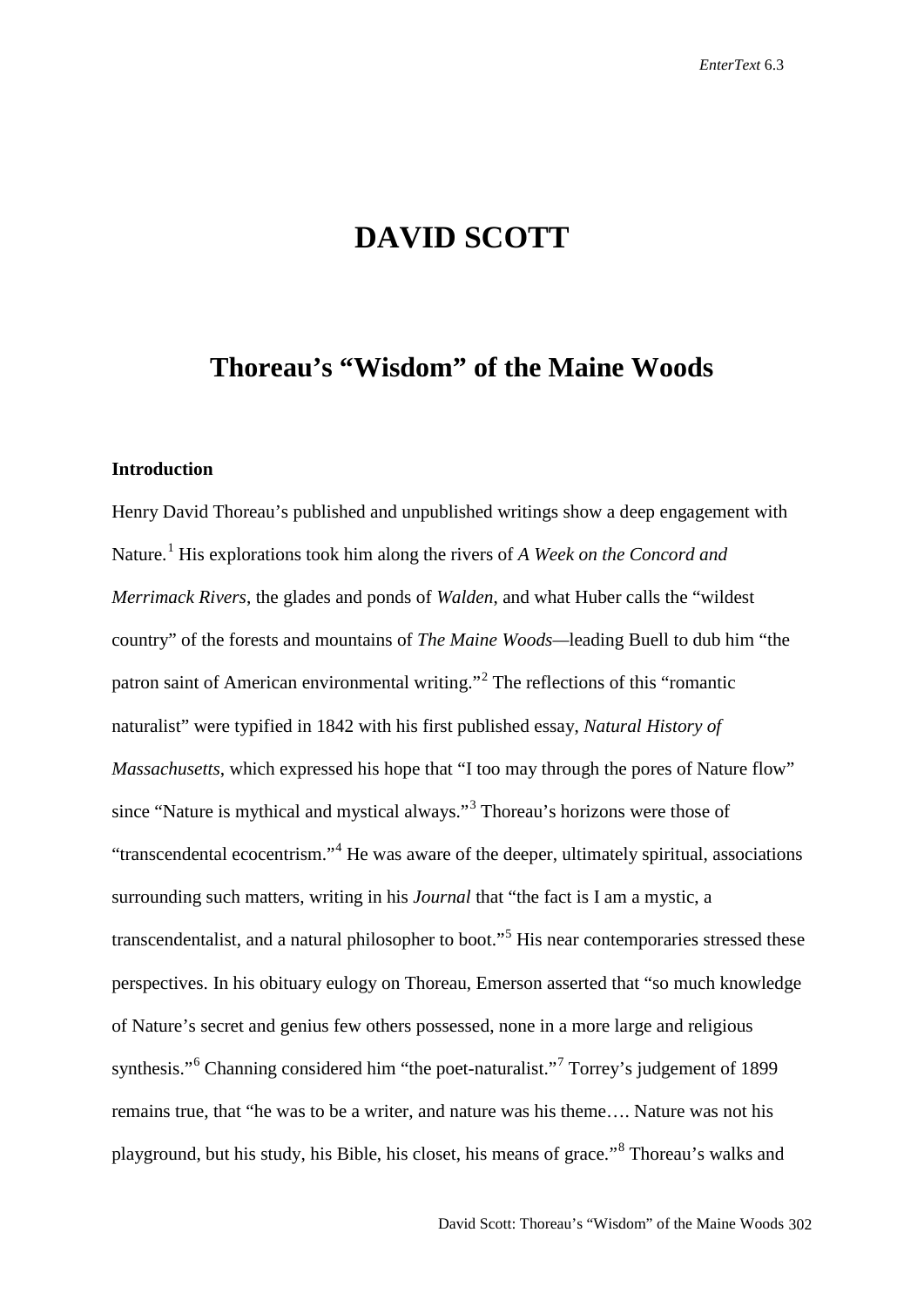searches for wisdom in New England could lead him symbolically towards Asia, in his wellknown "sauntering eastward" that was so evident in *A Week on the Concord and Merrimack Rivers* (184[9](#page-20-0)) and *Walden* (1854).<sup>9</sup> In these works he explored yogic contemplation, Confucian ethics and Sufi poetical rhapsodies, which indeed represented "Light from the East" for a "Yankee sort of Orientalist."<sup>[10](#page-20-1)</sup> Hodder's fine re-emphasis on the religiosity at play in these books and in his *Journal* can, however, be supplemented further by highlighting Thoreau's journey in his lesser-known, posthumously published *The Maine Woods* (1864).<sup>[11](#page-20-2)</sup> the focus of this study. Robinson's perception is important: "to insist that written words are living utterances and that the sounds of nature are a language was a crucial step in Thoreau's attempts to make his literary endeavours part of a larger quest for enlightenment at Walden... writing became an essential part of a spiritual practice."<sup>[12](#page-20-3)</sup> It is argued here, however, that *The Maine Woods* presents a different picture of Thoreau's developing religiosity. In it he transcends *Walden*'s East-West dichotomies through engaging with the world of the American Indian, seen as primeval, and with Nature itself.

Within the text of *The Maine Woods*, Thoreau's three trips of 1846, 1853, and 1857 are described and reflected on, under the subheadings of *Ktaadn*, *Chesuncook*, and *Allegash & East Branch*. His travel recollections are more than just surface description: they are deeper and critical. As Moldenhauer notes, "it is Thoreau's persistent concern in *The Maine Woods* with the preservation of the fragile wilderness environment that explains the recent renewal of the book's popularity;" it exhibits what Cornell calls a Thoreauvian intertwining of "Native American and environmental thought."[13](#page-20-4) Sayre rightly sees this as representing "a psychological as well as geographic journey."[14](#page-20-5) However, it was also a spiritual journey and reflection. Entering the text, we enter Thoreau's vision of the world and of the individual. There was—literally and metaphysically—wisdom in those woods. Each section of *The*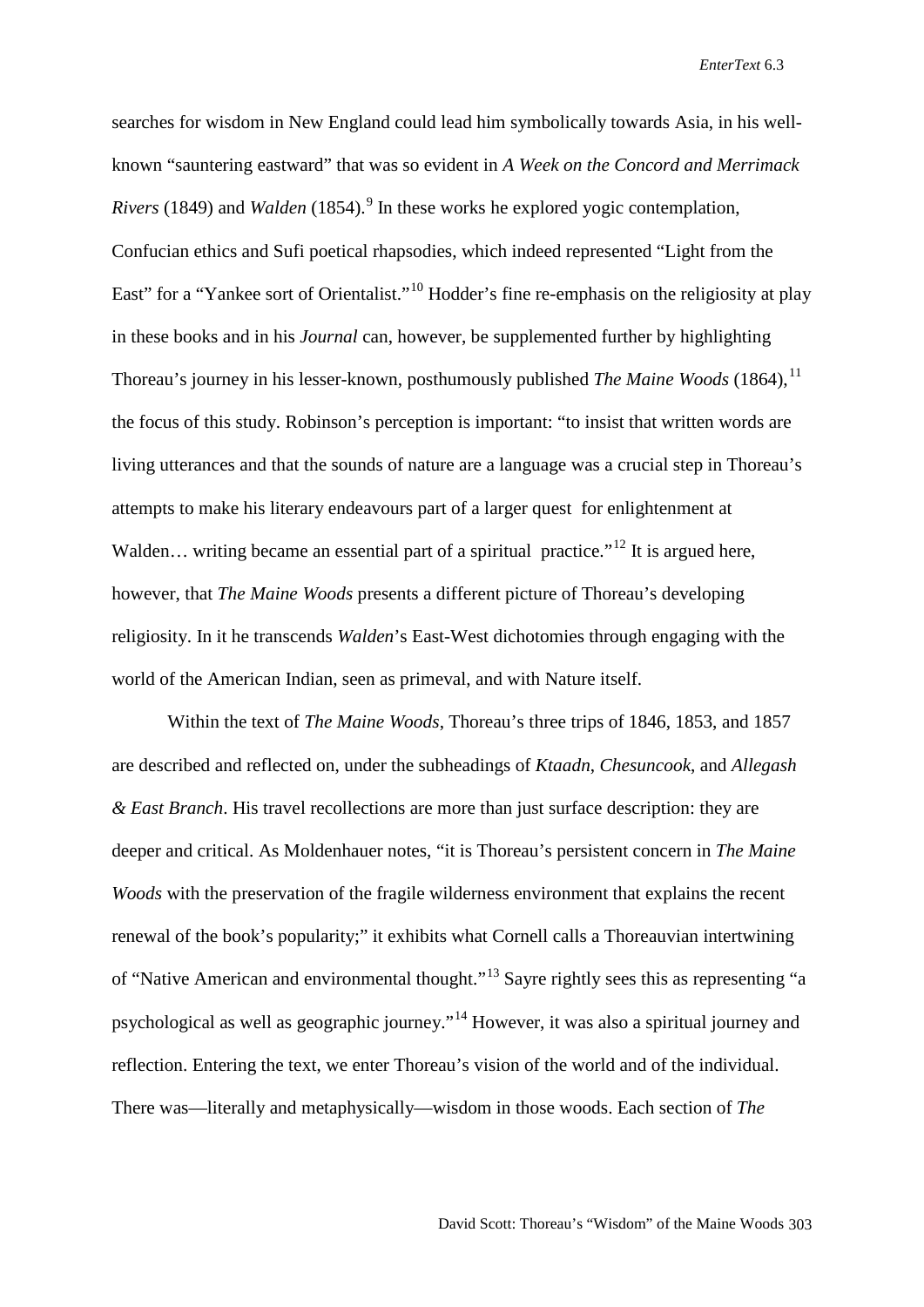*Maine Woods* will now be looked at: namely, *Ktaadn*, *Chesuncook*, and *Allegash & East Branch*.

#### *Ktaadn*

In any study of Thoreau and Nature, his essay *Ktaadn* is a vital counterpoise to *Walden*. It reflects a break during the summer of 1846 from his longer stay at Walden between 1845 and 1847, when he ascended Mt. Katahdin. Thoreau's approval in *A Week on the Concord and Merrimack Rivers* of the Vedic verse "nothing... is more gentle than Nature" had been followed in *Walden* by a picture of the quiet Taoist-like sage, sitting peacefully in harmony with Nature, amidst the mellow, tranquil sunshine overlooking Walden Pond. There, "rapt in revery... I realized what the Orientals mean by contemplation."[15](#page-21-0) However, Nature need not necessarily be soothingly or comfortably "still." Nature was not necessarily something subject to or indeed, in a sense, controlled by such settled, contemplative, disciplined observances and wisdom from the Orient. Nature also existed on its own elemental and primordial terms. This was what Thoreau encountered on Mt. Katahdin, whose height and starkness "presented a different aspect from any mountain I have ever seen"—"connecting the heavens with the earth."<sup>[16](#page-21-1)</sup>

Katahdin was the culmination of a series of Thoreau's mountain encounters, notably Nawshawtuct Hill in 1837, Mt. Greylock in 1839 and Mt. Wachusett in 1842. Wachusett was an important precursor to Katahdin, in that it led to Thoreau's "first such excursion narrative" and provided "not just a rejuvenating escape from social routine, but a revelatory exposure to an unusually powerful scene of natural beauty."<sup>[17](#page-21-2)</sup> The scale of Thoreau's ascents had been increasing over time, as had his reflections on their wider and deeper spiritual significance, all of which came to a climax with his journey to Mt. Katahdin, known to the Indians as "Greatest Mountain." At 5267 feet, Katahdin was the highest of the Maine mountains, whose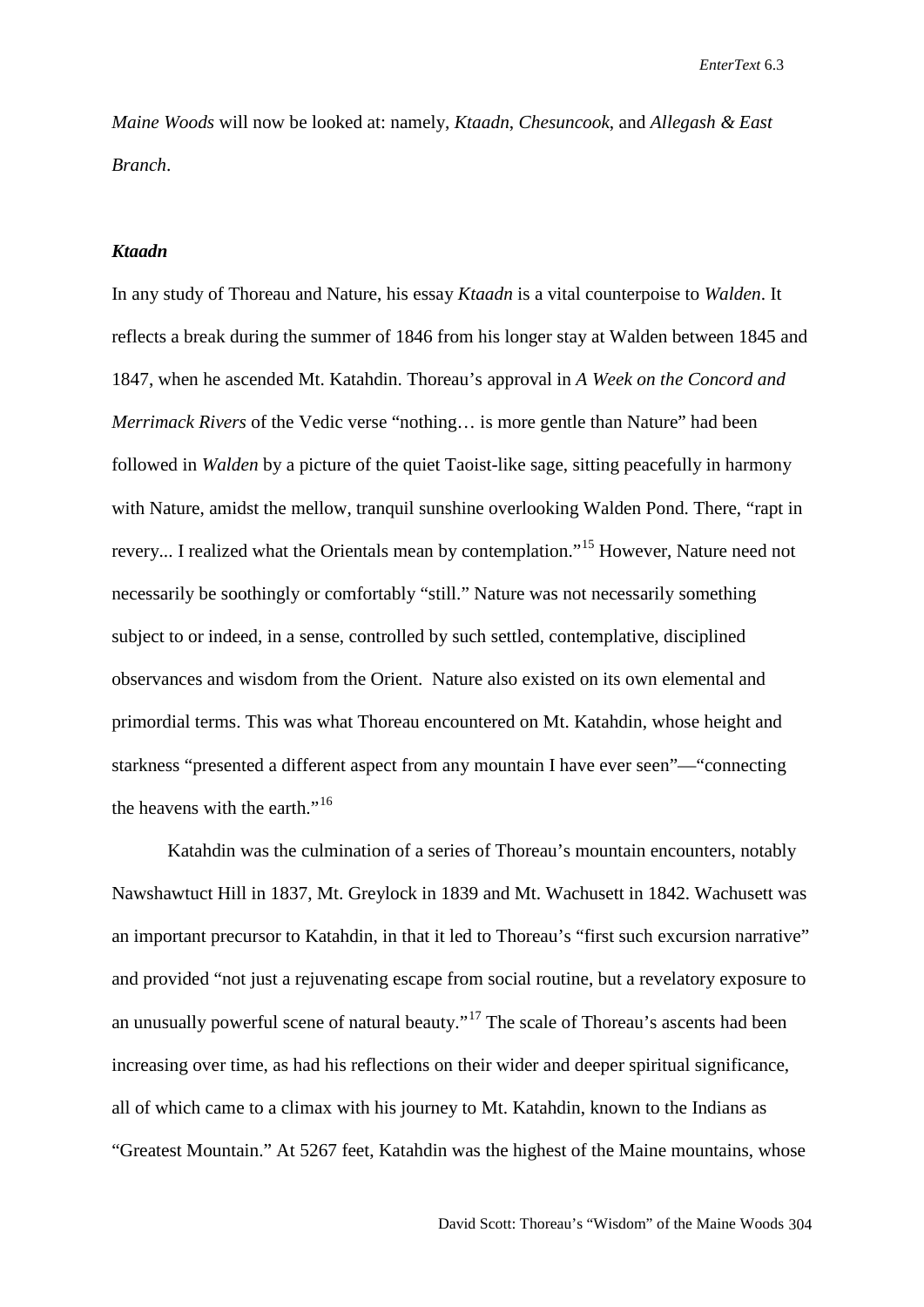"tops are sacred and mysterious tracts."[18](#page-21-3) That Katahdin's heights challenged and confronted the traveller is recognised in Thoreau's comment at the start of his journey that "here, then, one could no longer accuse institutions and society, but must front the true source of evil."<sup>[19](#page-21-4)</sup> As he saw it, evil lay not in the mountain itself but in Man's all too frequent estrangement from Nature.

Robinson is correct in seeing that "'Ktaadn' is primarily the narrative of a spiritual quest in which the ascent of the mountain represents the path to enlightenment."<sup>[20](#page-21-5)</sup> During the ascent, Thoreau's familiar horizons of perceived physical reality were reshaped and deconstructed.<sup>[21](#page-21-6)</sup> Amidst the shifting "skirts of the cloud which seemed forever drifting over the summit," familiar anchors of operation were challenged:

some part of the beholder, even some vital part, seems to escape through the loose grating of his ribs as he ascends…. His reason is dispersed and shadowy, more thin and subtile, like the air. $22$ 

In contrast to his sense of Nature's "gentle" tranquillity in *Walden*, on Katahdin's heights he came face to face with "Vast, Titanic, inhuman Nature…. She does not smile on him as in the plains. She seems to say sternly, why came ye here?"—to which Thoreau's poetic reply is: "my way / Lies through your spacious empire up to light."<sup>23</sup> Such "secrets" point to what Friesen sees as Thoreau's general "Nature mysticism," as his "seeing beyond the verge of sight" towards the still higher light. $^{24}$  $^{24}$  $^{24}$ 

Thus, Thoreau's sense of Nature on Katahdin is different in tone from the benign portrayal in *A Week* and *Walden*. On Katahdin, he considers that "we have not seen pure Nature, unless we have seen her thus vast and drear and inhuman."[25](#page-21-10) Such language has puzzled commentators. On the one hand, in using such language, is Thoreau just "bewildered" and "disorientated" (as Harding and Meyer suggest), close to "alienation from nature... amidst desperate disturbance" (in Blair's phrase), and responding to something that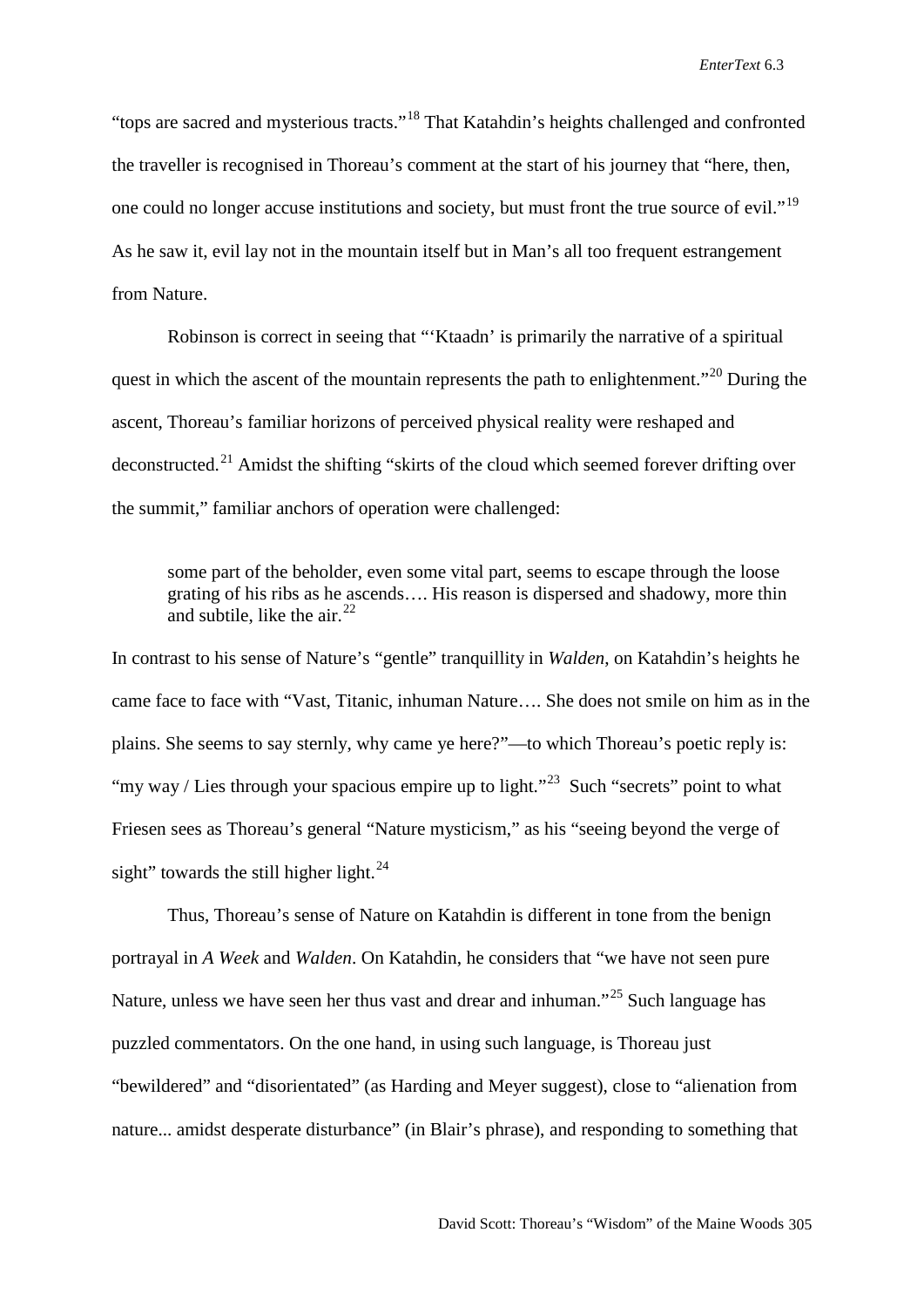he "could not face" (as Bridgman asserts)?<sup>[26](#page-21-11)</sup> Or, on the other hand, is he describing a form of religiously charged epiphany, as Hoag argues? $27$ 

Such a religious—i.e. spiritual-mystical—interpretation is convincing. In broad phenomenological terms, mountains have traditionally been "endowed with a twofold holiness: on the one hand they share in the spatial symbolism of transcendence—they are 'high', 'vertical', supreme', and so on—and on the other, they are the special domain of all hierophanies of atmosphere, and therefore the dwelling of gods."<sup>[28](#page-21-13)</sup> As a transcendentalist, Thoreau uses both frameworks. Mountains are not barren emptiness; instead, there is a "cosmological symbolism of the centre in which mountains play such an important part…. high places are impregnated with sacred forces. Everything nearer to the sky shares with varying intensity, in its transcendence," so that "every ascent is a breakthrough, as far as the different levels of existence are concerned, a passing to what is beyond, and escape from profane space."[29](#page-21-14) This is what was in play for Thoreau at Mt. Katahdin. There is, as he says, "the unmistakable impression of a profound and mysterious encounter with the sources of being" on its high slopes.[30](#page-21-15) Even at the time, in 1864, an anonymous reviewer in the *Church Monthly* (signing himself "A Parish Priest") had recognised that there was "no lack of religious instinct" in *The Maine Woods*, and pinpointed the "reverent" tone surrounding "the feeling of mountain power with a sympathy" in Thoreau's portrayal.<sup>[31](#page-21-16)</sup>

In retrospect, it is significant that Thoreau had immediately felt that "nature was here something savage and awful, though beautiful."<sup>[32](#page-21-17)</sup> This anticipates much of Rudolph Otto's later classical phenomenological definition of the "numinous" in *The Idea of the Holy* (1917, as *Das Heilige*)—the experience underlying religion, an experience characterised by *mysterium tremendum et fascinans*. As *mysterium*, the numinous was "wholly other," different from anything we experience in ordinary life, and thereby evoking a reaction of awed silence. As *tremendum*, the numinous was "aweful" (i.e. awesome, inspiring awe, rather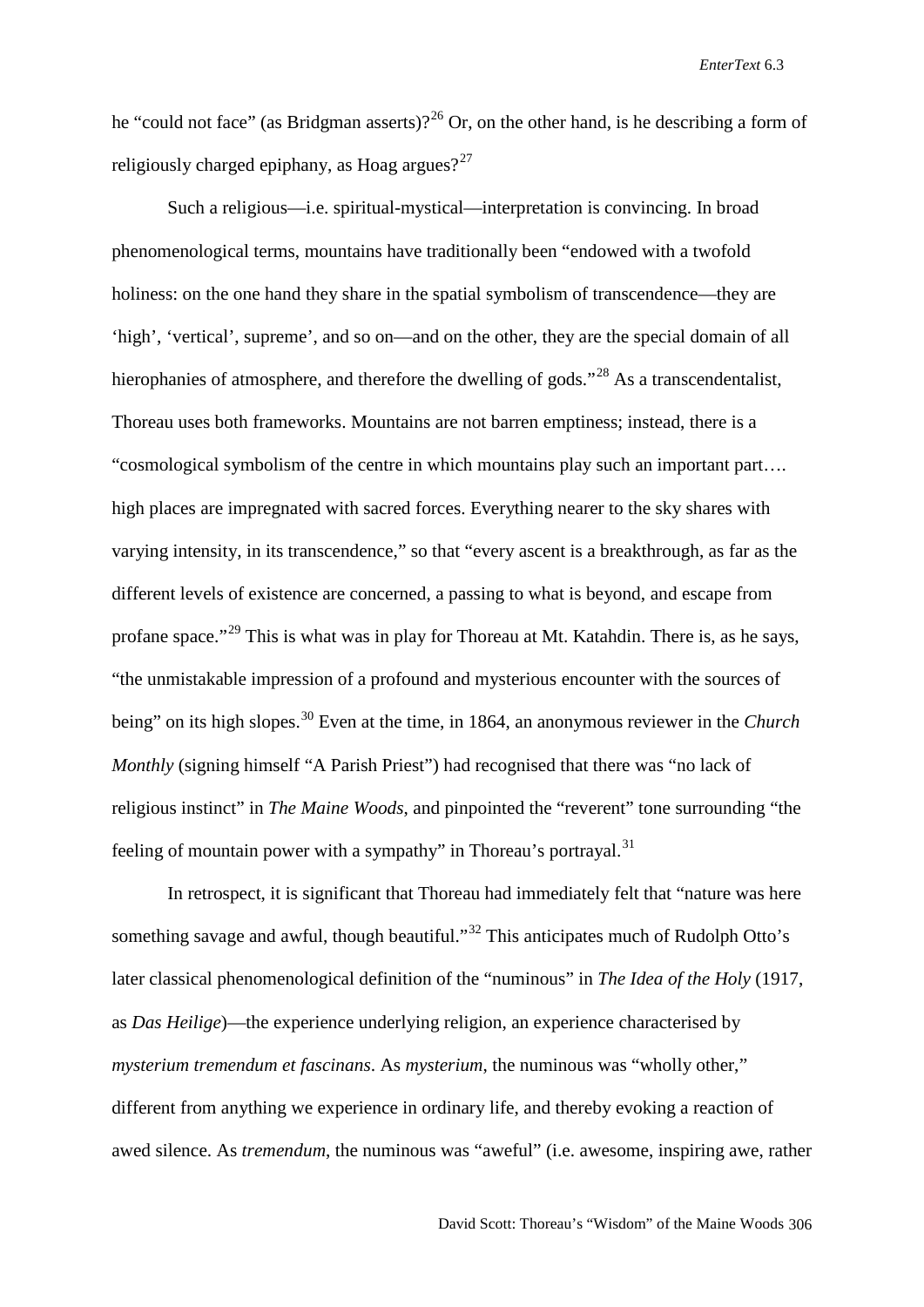than just awful, bad), overpowering, energy-creating. Finally, as *fascinans*, the numinous was ultimately attracting and fascinating. Thoreau's summit experience seems, then, not just one of panicked terror and rejection, as some commentators have seen it, but rather a reference to this *numinous* type of experience, mediated and manifested in Nature. Though Blair and Trowbridge see Thoreau's Katahdin experience as "opposed" to his gentler Walden formulations, and as expressing a "religious significance… not felt on Katahdin," in truth it was complementary, leading to a fuller picture of the *numinous*. [33](#page-21-18)

For Thoreau this setting was underpinned by religion, albeit a primeval pre-Christianity, in which Katahdin featured as "a place for heathenism and superstitious rites... we walked over it with a certain awe."<sup>[34](#page-21-19)</sup> Katahdin posed zen-like, existential challenges challenges of a *koan*-type riddling—to Thoreau's own sense of being, prompting him to ask,

what is this Titan that has possession of me? Talk of mysteries! Think of our life in nature, daily to be shown matter, to come in contact with it, rocks, trees, wind on our cheeks! The *solid* earth! The *actual* world! The *common sense! Contact! Contact! Who* are we? *Where* are we?<sup>[35](#page-21-20)</sup>

This sequence represents initial disorientation, question, then emergent reality, amidst the thinner mountain air. It was a Maine equivalent of the Himalayas, or indeed Dean's sense of "Thoreau on Mount Katahdin, like Moses on Mount Sinai."[36](#page-21-21) Thoreau's Katahdin may have been a "wilderness of words" but it was not a wilderness of perceptions and impact.<sup>[37](#page-21-22)</sup>

Thus, as Thoreau returned to resume and conclude his Oriental contemplations at Walden, a different strand of wisdom concerning Nature and "reality" had been encountered at Katahdin, taking Thoreau "beyond the brink of fear," to emerge as a "speaker for wilderness."<sup>[38](#page-21-23)</sup> In such a vein, in his ongoing essay<sup>[39](#page-21-24)</sup> *Walking*, he could declare, "I wish to speak a word for Nature, for absolute freedom and wildness," a state of Nature that had been encountered in its fullness at Katahdin.<sup>[40](#page-21-25)</sup> It was, though, a Nature untouched, and unmediated by human presence: not so much "Mother Nature" as "Matter Nature."<sup>[41](#page-21-26)</sup>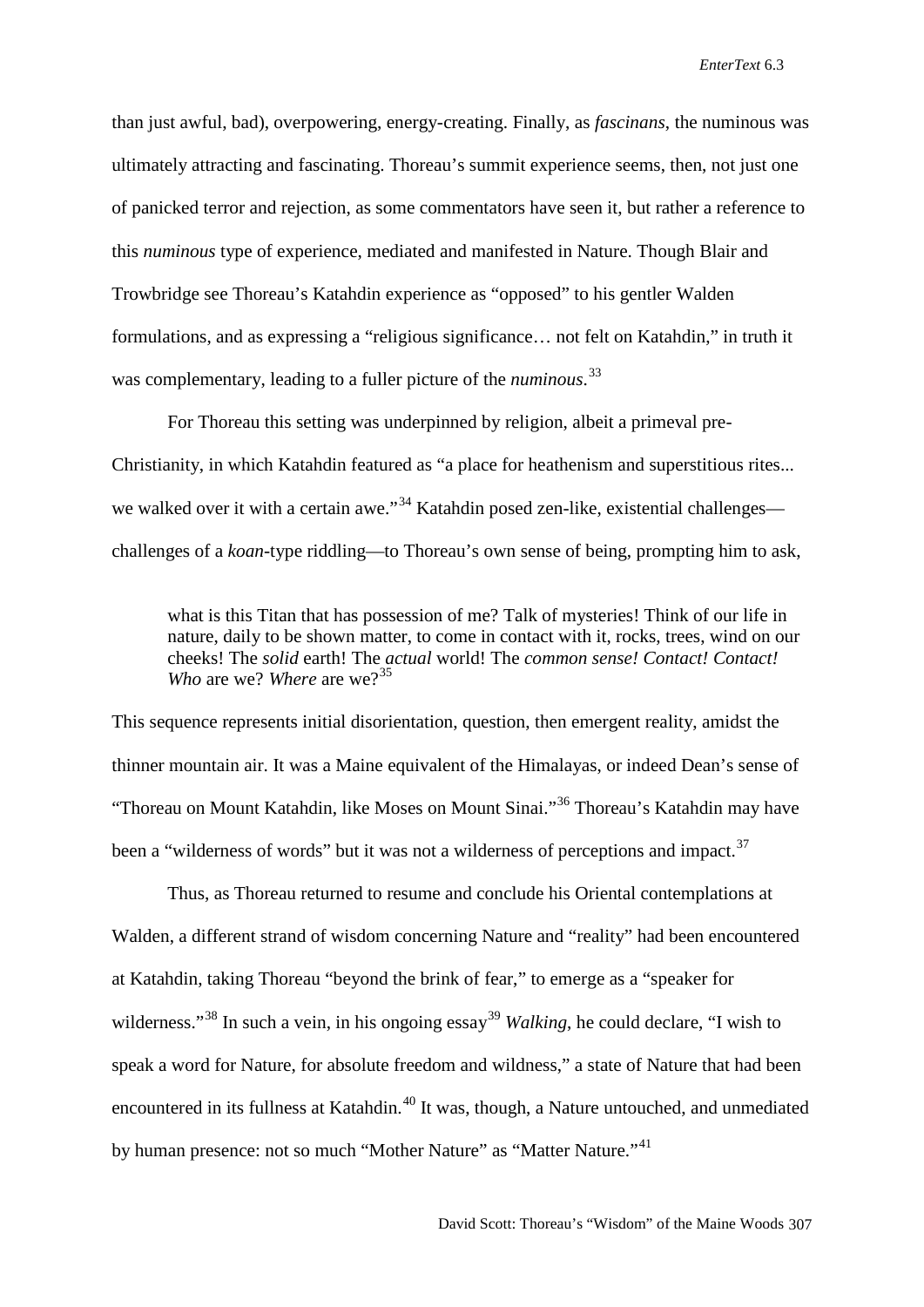Contrary to Bridgman's assertion that Katahdin's "hard impersonal grandeur had shocked him back in 1846, and there was never any indication that he had any desire to climb it again," Katahdin and what it represented remained a consistent pole for Thoreau.<sup>[42](#page-21-27)</sup> Soon after his return, he was asking his sister to send him any information she had on Katahdin. $^{43}$  $^{43}$  $^{43}$ In 1851, he recorded in his *Journal* that "my desire to commune with the spirit of the universe… to bear my head through atmospheres and over heights unknown to my feet, is perennial and constant."[44](#page-21-29) His 1852 *Journal* includes musings on Conantum-top.[45](#page-21-30) During his second Maine Woods trip, along the Chesuncook, Thoreau made a point of detouring to catch sight of Katahdin.<sup>[46](#page-21-31)</sup> In 1856 he told Blake of his desire "to soar" to "ecstasy... at the summits."<sup>[47](#page-21-32)</sup> In fact, he made plans to ascend Katahdin on his third Maine Woods trip, along the Allegash and East Branch reaches, but these were cancelled due to his companion's ill-health.<sup>[48](#page-21-33)</sup> Nevertheless, he still held firm to his vision of the mountain, as is evident from his letter to Blake:

the aspect of the world varies from year to year… but I find the *truth* is still *true*, and I never regret any emphasis which may have inspired Ktaadn… the source still of fertilizing streams, and affording glorious views from its summits, if I can get up it again.[49](#page-21-34)

Katahdin had become a pointer to fundamental truths. Thoreau asserted "you must ascend a mountain to learn your relation to matter, and so to your own body," as he had at Katahdin, and admitted "I keep a mountain anchored off eastwards a little way, which I ascend in my dreams both awake and asleep... it ever smokes like an altar with its sacrifice."<sup>[50](#page-21-35)</sup> Thus, the external mountain had become interiorised, as is evident also from a *Journal* poem (29 October 1857): "a spiral path within the pilgrim's soul / Leads to this mountain brow."

Katahdin's underlying theme and distinctive message for his reader was that primary and ultimately religious sense of the presence of primordial Nature. In his *Journal* Thoreau could thus write in 1851 about Nature's "mystery. May we not probe it, pry into it… to the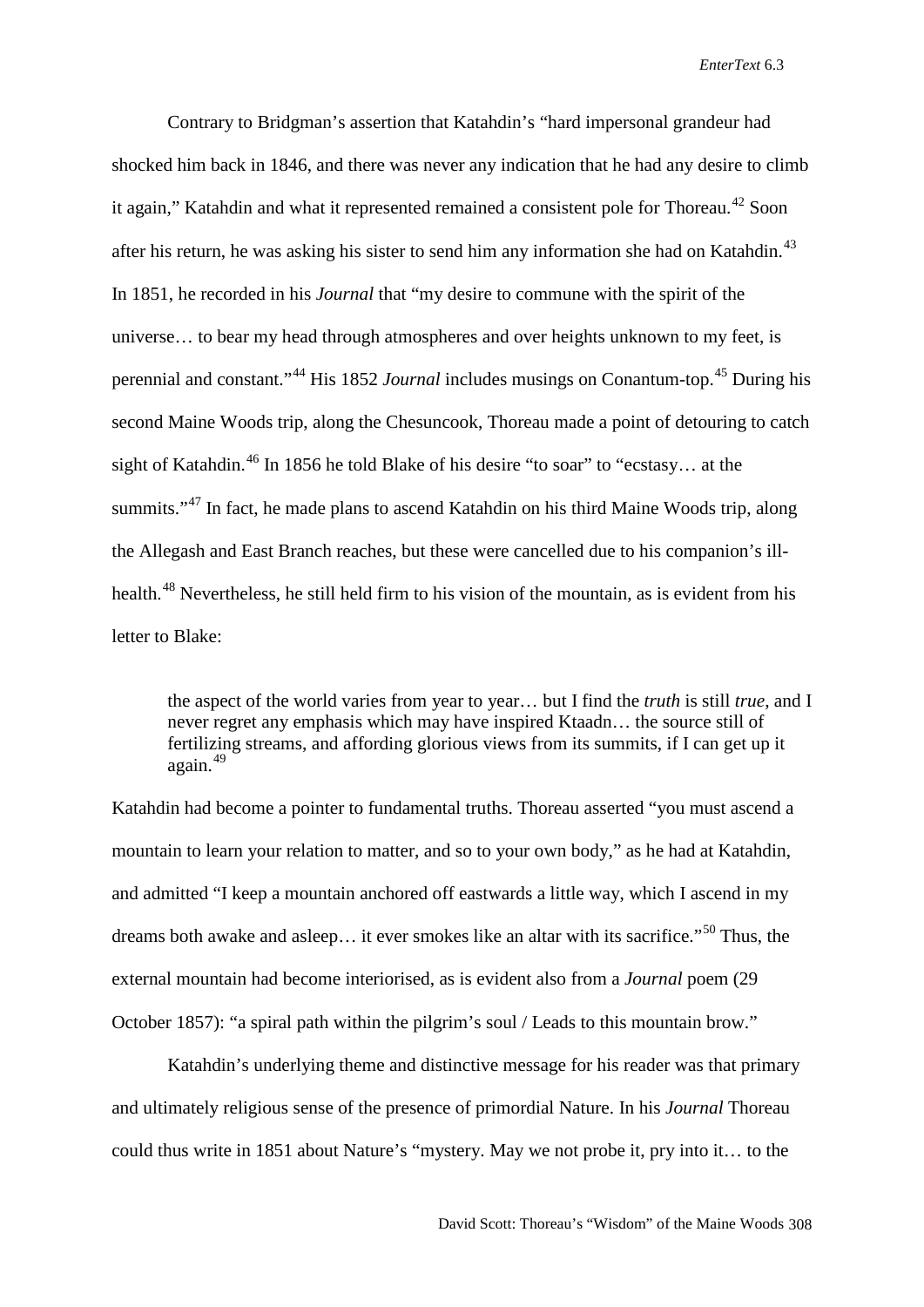discovery of the divinity in Nature."<sup>[51](#page-21-36)</sup> Nevertheless, in his quest to find pathways to Nature, Thoreau could look for others' "wisdom" concerning it. As he had put it earlier that year in his *Journal*, "it is remarkable how few passages, comparatively speaking, there are in the best [Anglo-American] literature of the day which betray any intimacy with Nature."<sup>[52](#page-21-37)</sup> The paucity of such wisdom in Western culture spurred him to seek it not only from Asia, as in *A Week* and *Walden*, but also from the Native American soil, in *The Maine Woods*. This was in part a question of its physical manifestation in the woods, valleys and mountains of Maine, but it also concerned its closest human intermediary, the American Indian.

### *Chesuncook*

*Chesuncook*, based on Thoreau's second Maine Woods trip in 1853, was a vehicle for Thoreau to approach Nature once more; the essay presented him as "exhilarated by the sight of the wild fir and spruce-tops, and those of other primitive evergreens, peering through the mist in the horizon."<sup>[53](#page-21-38)</sup> Within the forest depths a heightened appreciation of nature ensued in the still of the night where "we heard, come faintly echoing, or creeping from far, through the moss-clad aisles, a dull, dry, rushing sound… like the shutting of a door in some distant entry of the damp and shaggy wilderness."[54](#page-21-39) Told that it was a tree fall, Thoreau mused

there is something singularly grand and impressive in the sound of a tree falling in a perfectly calm night like this, as if the agencies which overthrow it did not need to be excited, but worked with a subtle, deliberate, and conscious force.<sup>[55](#page-21-40)</sup>

Moreover, *Chesuncook* was a vehicle for Thoreau to approach traditional Indian wisdom concerning Nature.

One sign of this was his deliberate choice in hiring as a guide Joe Aitteon, "an Indian, mainly that I might have an opportunity to study his ways."[56](#page-21-41) In *Ktaadn*, the American Indian had been a somewhat distant figure as "he glides up the Millinocket and is lost to my sight, as a more distant and misty cloud is seen flitting by behind a nearer, and is lost in space. So he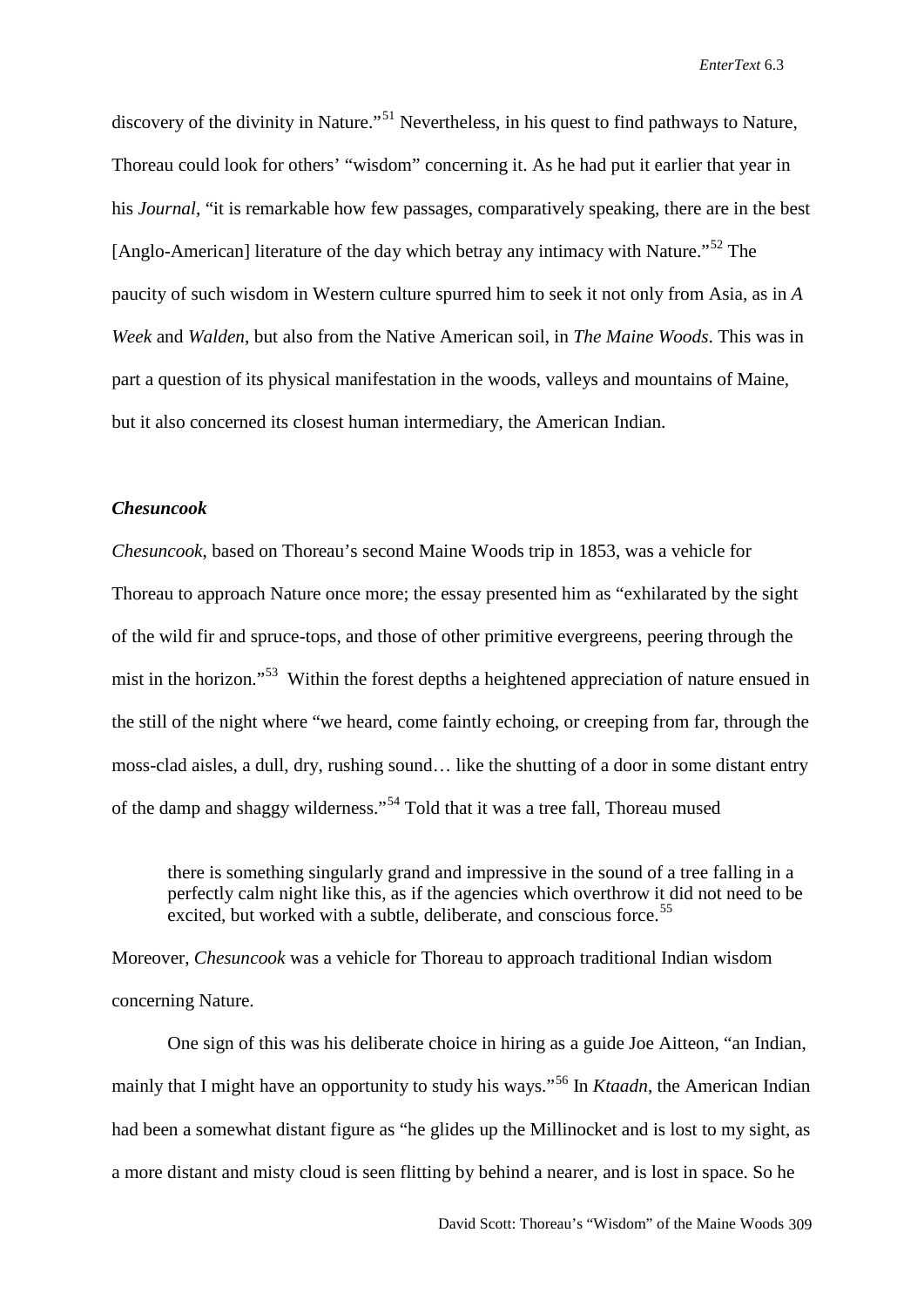goes about his destiny, the red face of man."<sup>[57](#page-21-42)</sup> Thoreau, however, did not really engage with the American Indian in his *Ktaadn* report, though a missionary church-building on Indian Island drew his comment that "good [Catholic] Canadian it may be, but it is poor Indian."[58](#page-21-43) Admittedly there remains Thoreau's figure of the "degraded" Indian.<sup>[59](#page-21-44)</sup> Although Bridgman sees this term as indicating an emerging disillusionment with the Indian, in truth such decline was viewed by Thoreau as stemming from the damaging effects of materialistic white Western civilisation, undercutting the traditional wisdom of the Indian.<sup>[60](#page-21-0)</sup> That such traditional Indian wisdom was an early attraction for Thoreau is evident from his *Journal*: "the charm of the Indian to me is that he stands free and unconstrained in Nature, is her inhabitant and not her guest and wears her easily and gracefully."[61](#page-21-45) This led to his hope to "get a clear report from the Indian... for he is more conversant with pure nature."<sup>[62](#page-21-1)</sup>

American Indian lore could, however, manifest itself in various ways in *Chesuncook*. One of its aspects was the "abundant and beautiful" names for flora and fauna.<sup>[63](#page-21-2)</sup> In addition. the antiquity of the Indian presence in America became acutely real to Thoreau in an overnight stay at an Indian camp:

to hear this unaltered Indian language, which the white man cannot speak nor understand… I felt that I stood, or rather lay, as near to the primitive man of America, that night, as any of its discoverers ever did. $64$ 

Meanwhile, Indian reserve was conspicuous during a moose hunt: "I observed, while he [Aitteon] was tracking the moose, a certain reticence or moderation in him. He did not communicate several observations of interest which he made, as a white man would have done" and "he stepped lightly and gracefully, stealing through the bushes with the least possible noise, in a way in which no white man does,—as it were, [intuitively] finding a place for his foot each time."[65](#page-21-4)

However, Thoreau's hope of acquiring wisdom from the American Indian was frustrated to some extent by the actual situation encountered along the Chesuncook. He felt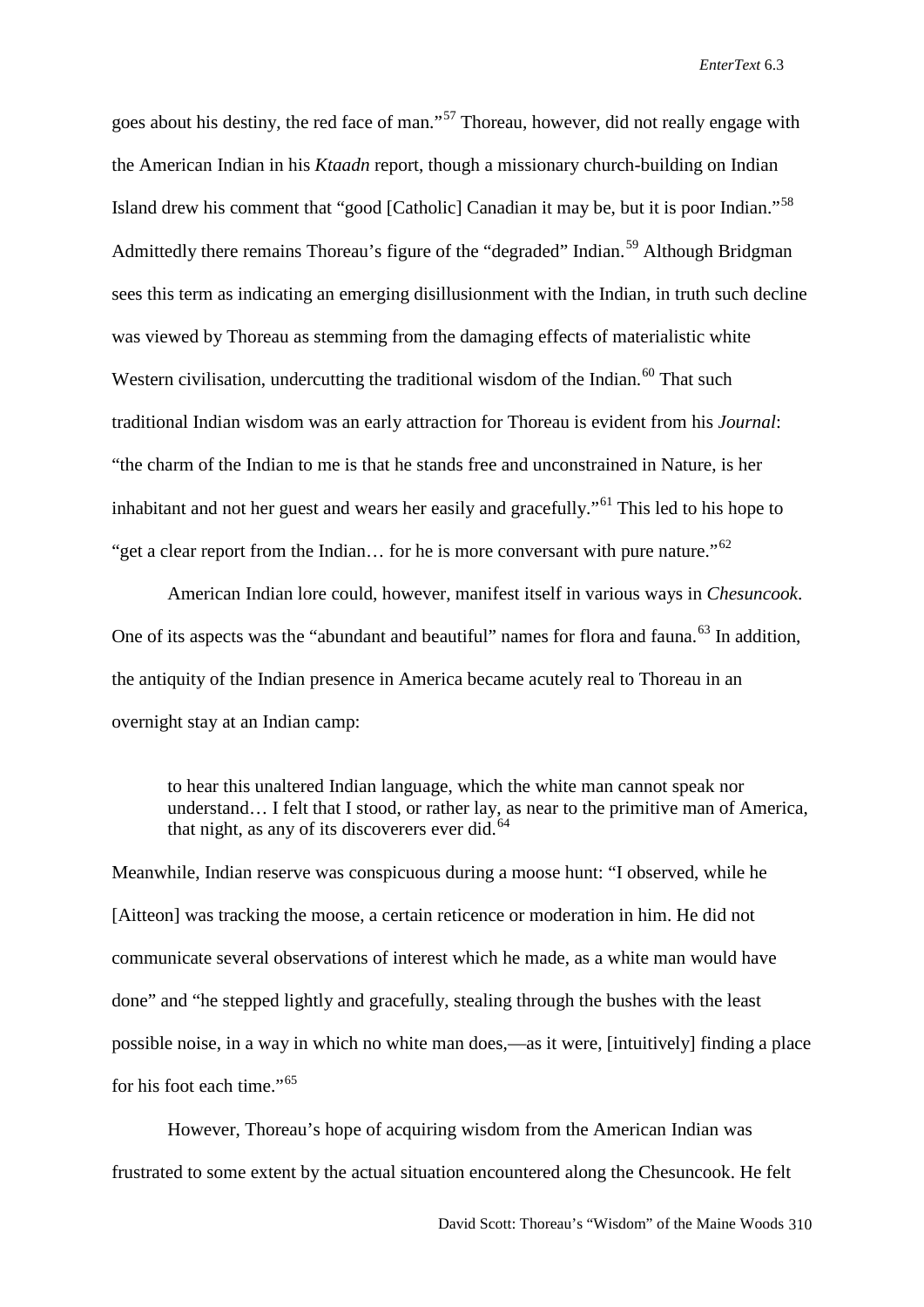some antipathy: "White men and Indians who come here are for the most part hunters, whose object is to slay as many moose and other wild animals as possible… What a coarse and imperfect use Indians and hunters make of Nature!"<sup>[66](#page-21-5)</sup> There was, indeed, what Altherr discerns as some "ambivalence toward hunting" in Thoreau who, although he could see its wilder more natural side as superior to that of the staid farmer, saw it also as something to be ultimately transcended in the quest for the "Higher Laws" posited in *Walden*. [67](#page-21-6) On the one hand, Thoreau could say:

I think that I could spend a year in the woods, fishing and hunting, just enough to sustain myself, with satisfaction. This would be next to living like a philosopher on the fruits of the earth which you had raised, which also attracts me.<sup>[68](#page-21-7)</sup>

On the other hand, although Bridgman regards him as "titillated" by such moose killings, Thoreau in fact denounced it: "this hunting of the moose merely for the satisfaction of killing him,—not even for the sake of his hide… [is] no better, at least, than to assist at a slaughter-house."<sup>[69](#page-21-8)</sup>

Here the "Lower Laws" developing in Western civilisation and dragging down the Indian were a concern for Thoreau. Western civilisation was changing the Indian relationship to Nature: "talking with him [Joe] about subsisting wholly on what the woods yielded, game, fish, berries, etc., I suggested that his ancestors did so," but "he answered, that he had been brought up in such a [white] way that he could not do it. 'Yes,' said he, 'that's the way they got a living, like wild fellows, wild as bears. By George! I shan't go into the woods without [such white] provision,—hard bread, pork, etc. $\cdot$ <sup>[70](#page-21-9)</sup> Typically, Thoreau could point out the ironies involved in the meeting of cultures, marvelling at "how far men go for the material of their houses…into far, primitive forests, beyond the bounds of their civilization, where the moose and bear and savage dwell, for their pine-boards for ordinary use," whilst "on the other hand, the savage soon receives from cities, iron arrow-points, hatchets, and guns, to point his savageness with."<sup>[71](#page-21-46)</sup> This Western impact was of dubious value for Thoreau,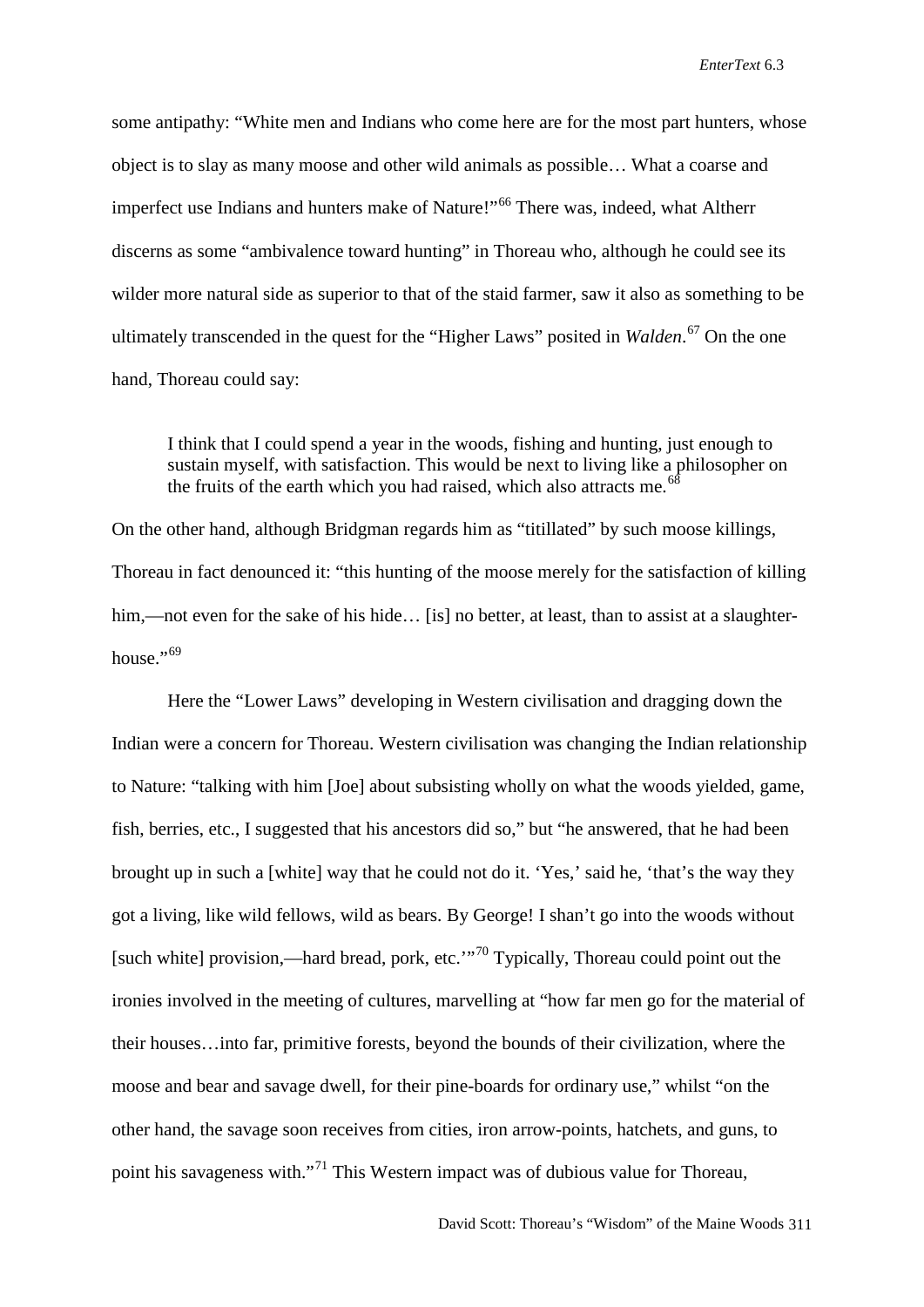epitomised at Oldtown where "the little [Indian] boys met us with bow in hand and arrow on string, and cried, 'Put up a cent.'… Alas for the Hunter Race! the white man has driven off their game, and substituted a cent in its place."<sup>[72](#page-21-47)</sup>

Meanwhile the moose hunt was the spark for Thoreau's own crisis of conscience and readiness to criticise fundamental assumptions prevalent around him, since "Nature looked sternly upon me on account of the murder of the moose…. Every creature is better alive than dead, men and moose and pine-trees, and he who understands it aright will rather preserve its life than destroy it."<sup>[73](#page-21-10)</sup> From such a position, Thoreau is then led to look back to nature and the role of the woods. In part this can seem an ecologically oriented concern, wrapped up in transcendentalist overtones: to him it is "strange that so few ever come to the woods to see how the pine lives and grows and spires, lifting its evergreen arms to the light,—to see its perfect success; but most are content to behold it in the shape of many broad boards brought to market, and deem *that* its true success!… There is a higher law affecting our relation to pines."<sup>[74](#page-21-11)</sup>

Thoreau's "religious" sense of Nature and the gateways to it is then re-affirmed in a typically transcendentalist way through "the poet," for it is he "who makes the truest use of the pine... and lets them stand."<sup>[75](#page-21-48)</sup> Empathetic language ensues: "it is the living spirit of the tree, not its spirit of turpentine, with which I sympathize, and which heals my cuts," he says, following it with this controversial assertion: "it [the pine tree] is as immortal as I am, and perchance will go to as high a heaven, there to tower above me still."<sup>[76](#page-21-49)</sup> Bridgman dismisses this as somewhat hypocritical posturing on Thoreau's part.<sup>[77](#page-21-12)</sup> However, serious religious sentiments underpinned this affirmation from Thoreau, who saw himself as "born to be a pantheist."[78](#page-21-50) Its pantheistic tone, cutting across Christian sensibilities, led to Russell Lowell deleting the controversial line when he published the essay in the *Atlantic Monthly* in July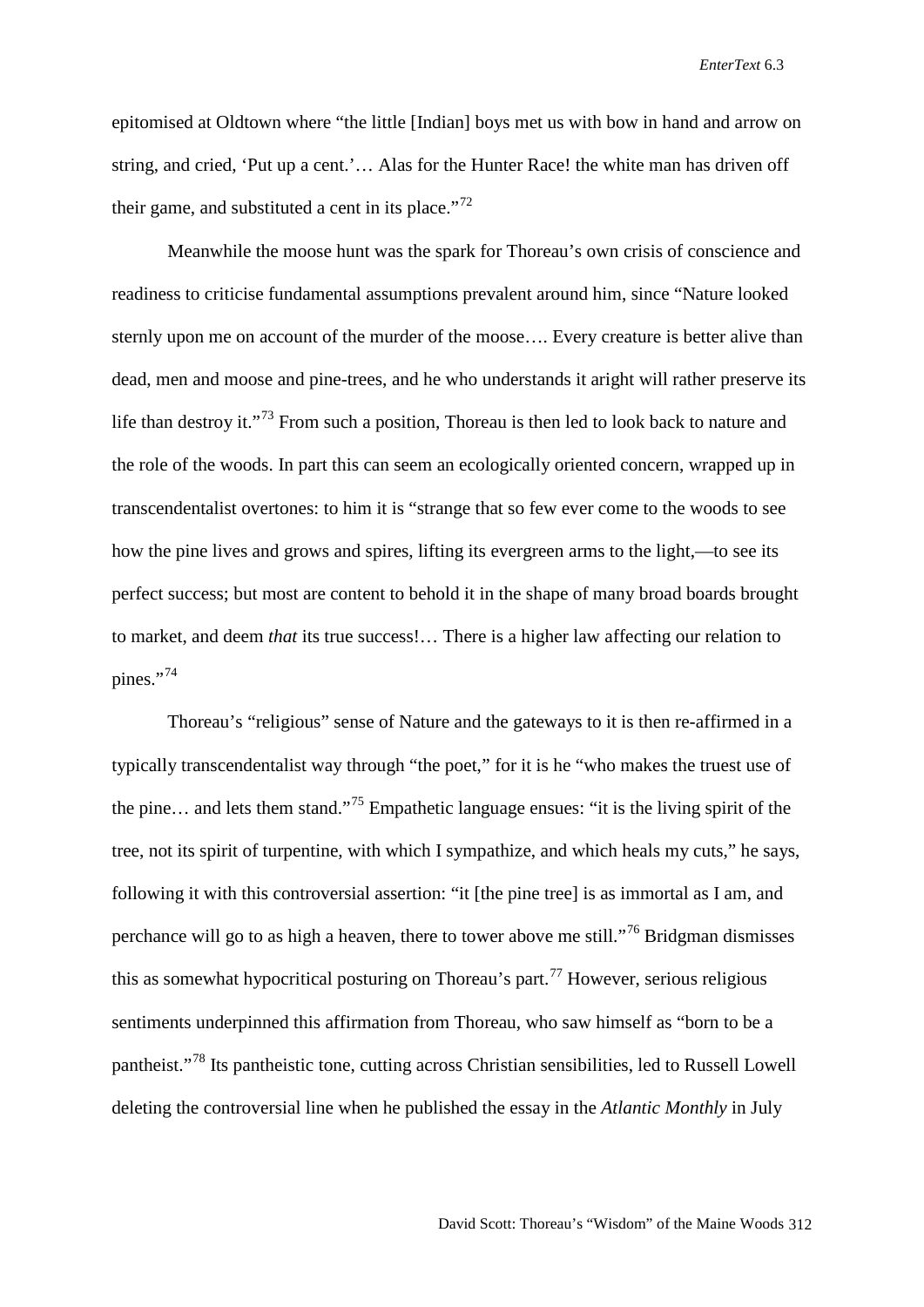1858, which in turn prompted angry correspondence from Thoreau, about Lowell being "bigoted and timid" and acting "in a very mean and cowardly manner."[79](#page-21-13)

Amidst such metaphysical overtones, Thoreau went on in *Chesuncook* to pose trenchant critiques of various emerging land practices in America. This has led to him being seen as something of a "pioneer ecologist and conservationist" (Whitford), with "a new vision for civilization and nature" (Botkin), and a "politics of nature" (Newman). <sup>[80](#page-21-14)</sup>

Land defoliation was a general concern for him in *Chesuncook*, Thoreau asking "what are we coming to in our Middlesex towns?—a bald, staring town-house, or meeting-house, and a bare liberty-pole, as leafless as it is fruitless, for all I can see."<sup>[81](#page-21-51)</sup> America's growing fuel needs, reflecting her industrialisation, were leading to

willow-rows lopped every three years for fuel or powder,—and every sizable pine and oak, or other forest tree, cut down within the memory of man!… We shall be reduced to gnaw the very crust of the earth for nutriment. $82$ 

The "Machine age" was no great advancement for Thoreau, merely facilitating destruction and depletion; for example, he says, "they have lately, as I hear, invented a machine for chopping up huckleberry-bushes fine, and so converting them into fuel!" $83$  He was himself engaged in farming experiments at Walden, but in a different, holistic, ecological way.<sup>[84](#page-21-19)</sup> Conversely, "such [so-called] 'improvements' in husbandry" are a cause for concern in *Chesuncook*, where he writes,

the farmer sometimes talks of "brushing up," simply as if bare ground looked better than clothed ground, than that which wears its natural vesture,—as if the wild hedges… were *dirt*. [85](#page-21-21)

Industrial-commercial overproduction was an unwelcome development for Thoreau: "as for the beauty of one of these 'model farms,'… they are, commonly, places merely where somebody is making money…. The virtue of making two blades of grass grow where only one grew before does not begin to be superhuman."[86](#page-21-22)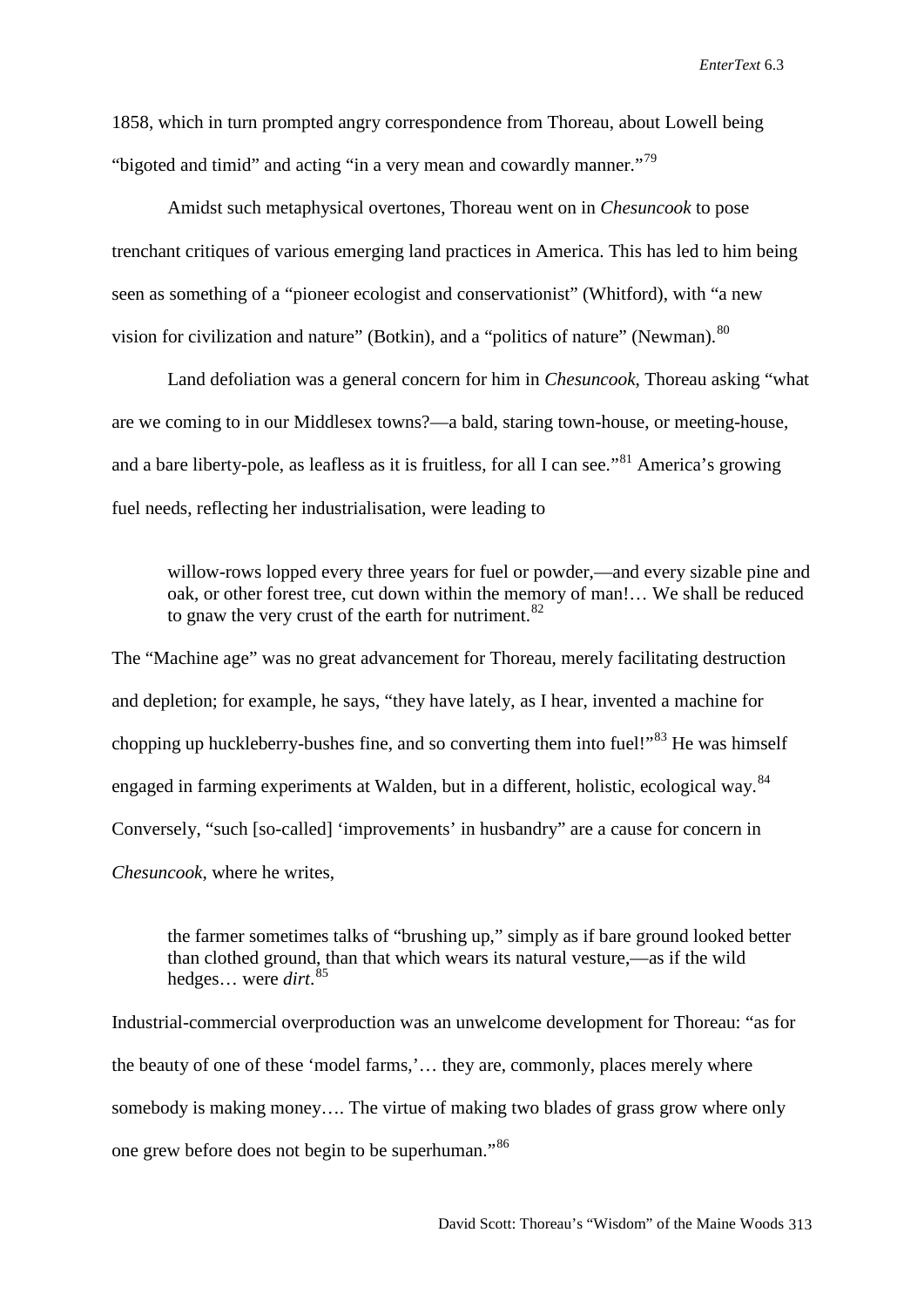Thoreau was not advocating living permanently in the wild; instead, he advocated a middle position of varied local urban-rural settlements retaining aspects of Nature, the goal a "smooth, but still varied landscape," with the "the wilderness, necessary… for a resource and a background, the raw material of all our civilization."[87](#page-21-52) The wilderness was seen by Thoreau not as a quantitative resource for commercial-industrial exploitation, but as a resource for aesthetic development: "for beauty, the poet must, from time to time, travel the logger's path and the Indian's trail, to drink at some new and more bracing fountain of the Muses, far in the recesses of the wilderness."[88](#page-21-53) As for society, Thoreau could conclude his *Chesuncook* essay with a call for

national preserves, where no villages need be destroyed, in which the bear and panther, and some even of the hunter race, may still exist, and not be "civilized off the face of the earth,"—our forests… not for idle sport or food, but for inspiration and our own true re-creation? or shall we, like villains, grub them all up, poaching on our own national domains?[89](#page-21-23)

One consequence of note was Thoreau's role as John Muir's "spiritual and literary mentor" vis-à-vis ecological management.<sup>[90](#page-21-54)</sup> This was mediated in part through Muir's reading and annotations of *The Maine Woods*. [91](#page-21-24) Another was the creation of the Yosemite Valley Park in California in 1864, the first National Park at Yellowstone in 1872, and, indeed, measures for the protection of Mt. Katahdin itself.

Thoreau's encounter with Nature in his 1853 *Chesuncook* journey, seen through his own eyes and those of the American Indian, became a spur to continuing interest in those avenues. Thus, in an 1856 *Journal* entry, Thoreau wrote, "I am reminded that this my life in nature… is lamentably incomplete." He expanded:

many of those animal migrations and other phenomena by which the Indians marked the season are no longer to be observed. I seek acquaintance with Nature,—to know her moods and manners. Primitive Nature is the most interesting to me…. I wish to know an entire heaven and an entire earth. $^{92}$  $^{92}$  $^{92}$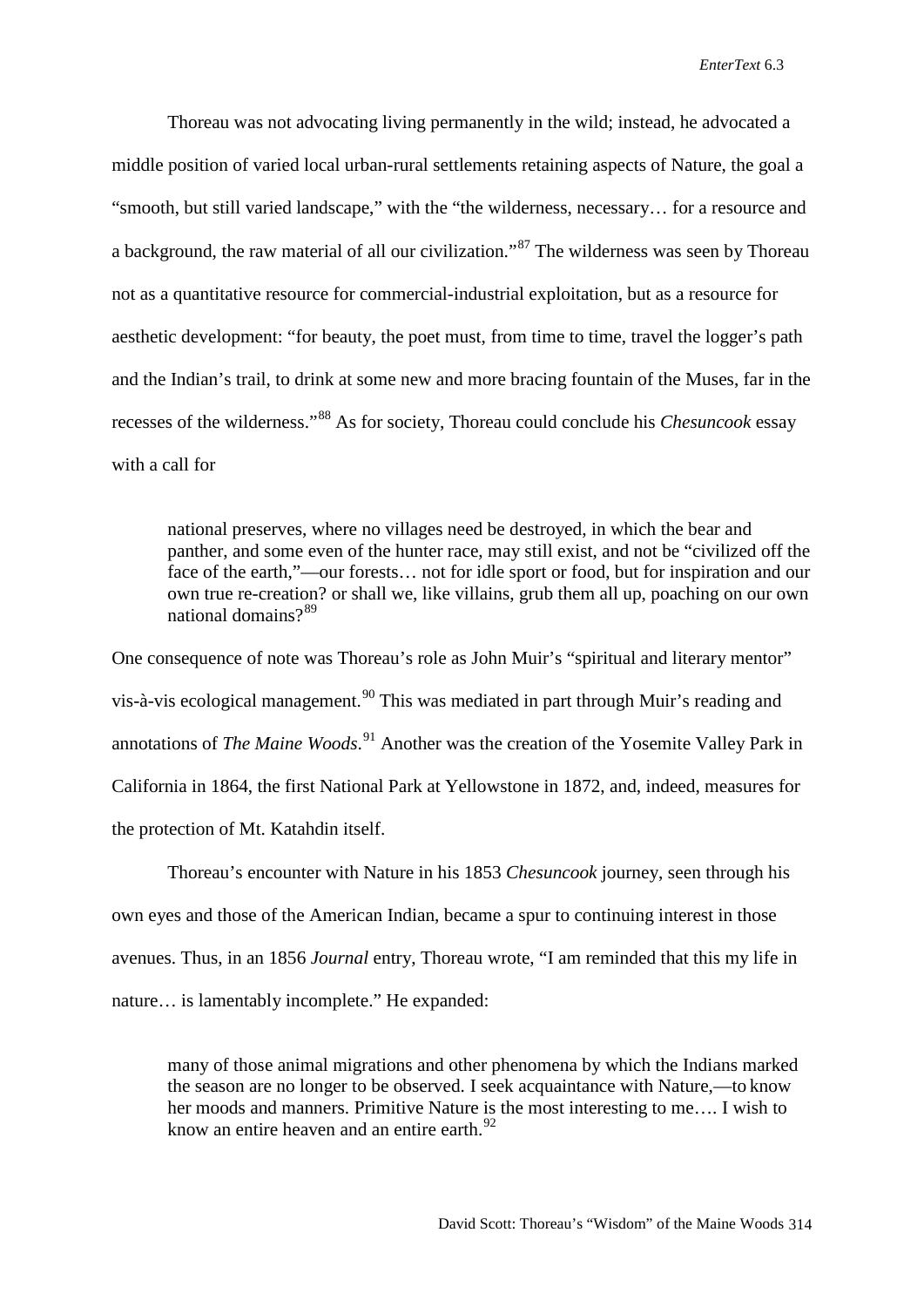This was the impetus for his third trip to the Maine Woods in 1857, and a fuller encounter with the American Indian.

### *Allegash & East Branch*

The 1857 trip, written up in his *Allegash & East Branch* essay, presented a particularly strong sense of Indian wisdom through the figure of another Indian guide, Joe Polis. Admittedly Bridgman sees Thoreau as "disappointed" in Polis.<sup>[93](#page-21-27)</sup> However, in reality, Thoreau's positive profiling of him put Polis on the pedestal of the meritorious "Representative Men" alongside Emerson's European giants like Plato.  $94$  Emerson's funeral oration for him spoke of Polis as one of three men (along with John Brown and Walt Whitman) who had "deeply impressed Thoreau."<sup>[95](#page-21-29)</sup>

In a literary sense, the portrayal of Polis was far more developed and rounded than his earlier portrayal of Joe Aitteon. Consequently, Murray sees Polis as showing Thoreau's "developing art of characterization," while Sayre goes so far as to regard Polis as "the most fully developed person (after the author himself) to appear anywhere in Thoreau's writing."<sup>[96](#page-21-33)</sup> Thoreau described Polis as having a "strange remoteness in which the Indian ever dwells to the white man," yet one capable of quiet dignity and, if need be, duplicity when dealing with some of Thoreau's boorish companions.<sup>[97](#page-21-36)</sup> Polis, though moving in the white world, also moved in the older Indian world as a renowned shaman.<sup>[98](#page-21-37)</sup>

Thoreau's interest in Indian botanical names was maintained on this trip. This had been first sparked by his own interested observation of lights in the woods: "phosphorous wood." Bridgman dismisses this as merely showing how "vulnerable" Thoreau was, amidst "fantasies, daydreams"and "false interpretations." [99](#page-21-38) However, Thoreau treated such phenomena with seriousness and interest. Of this curious phenomenon he had earlier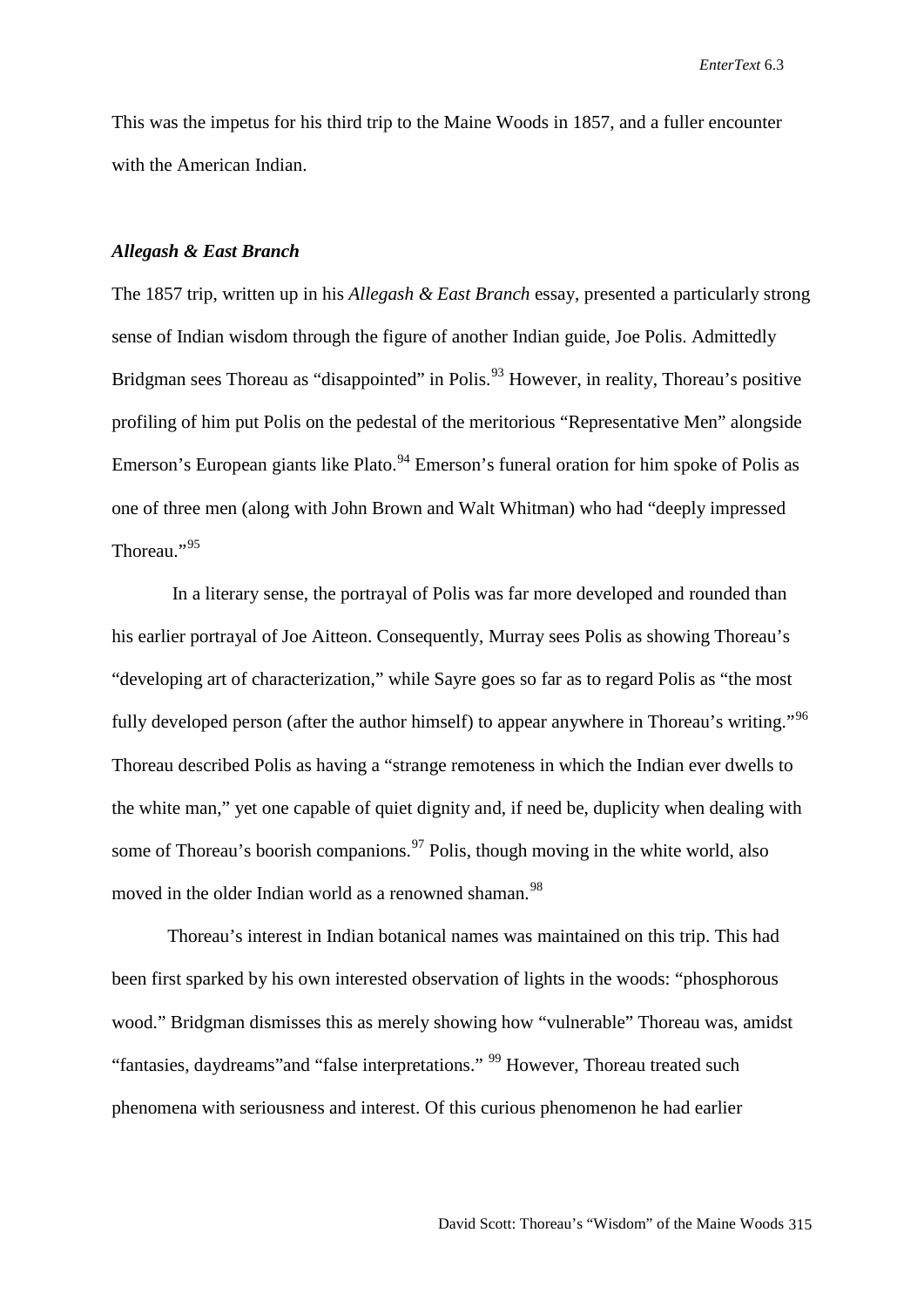wondered in his *Journal*, "who ever saw one? Are they not a piece of modern mythology?"<sup>[100](#page-21-39)</sup> Subsequently,

the next day the Indian [Polis] told me their name for this light,—*Artoosoqu'*,—and on my inquiring concerning the will-o'-the-wisp, and the like phenomena, he said that his "folks" sometimes saw fires passing along at various heights, even as high as the trees, and making a noise.<sup>[101](#page-21-40)</sup>

In his *Journal* Thoreau noted this incident only briefly, albeit positively: "it [i.e. the phosphorescent wood] suggested to me how unexplored still are the realms of nature, that what we know and have seen is always an insignificant portion.<sup>"[102](#page-21-41)</sup> However, in his *Maine Woods* text, he reflects at greater length on this potential reservoir of Indian lore:

I was prepared after this to hear of the most startling and unimagined phenomena witnessed by "his folks," they are abroad at all hours and seasons in scenes so unfrequented by white men. Nature must have made a thousand revelations to them [the American Indians] which are still secrets to us [the white man].<sup>[103](#page-21-42)</sup>

From that level of nature-lore Thoreau could then look more deeply and religiously within Nature, so that, as he says, "I exulted like 'a pagan…'. It suggested to me that there was something to be seen if one had eyes. It made a believer of me more than before. I believed that the woods were not tenantless, but choke-full of honest spirits as good as myself any day." The result was profound: "for a few moments I enjoyed fellowship with them. Your socalled [white] wise man goes trying to persuade himself that there is no entity there but himself and his traps, but it is a great deal easier to believe the [Indian's] truth."<sup>[104](#page-21-43)</sup>

Bridgman, again in a negative vein, dismisses this as involving "Indians [such as Polis] who were too severely flawed to function successfully as priests of the mysteries of the wilderness."<sup>[105](#page-21-44)</sup> However, wider cross-religious implications, like those in relation to Oriental traditions in *A Week* and *Walden*, emerge from this episode in *The Maine Woods*. To Thoreau, it all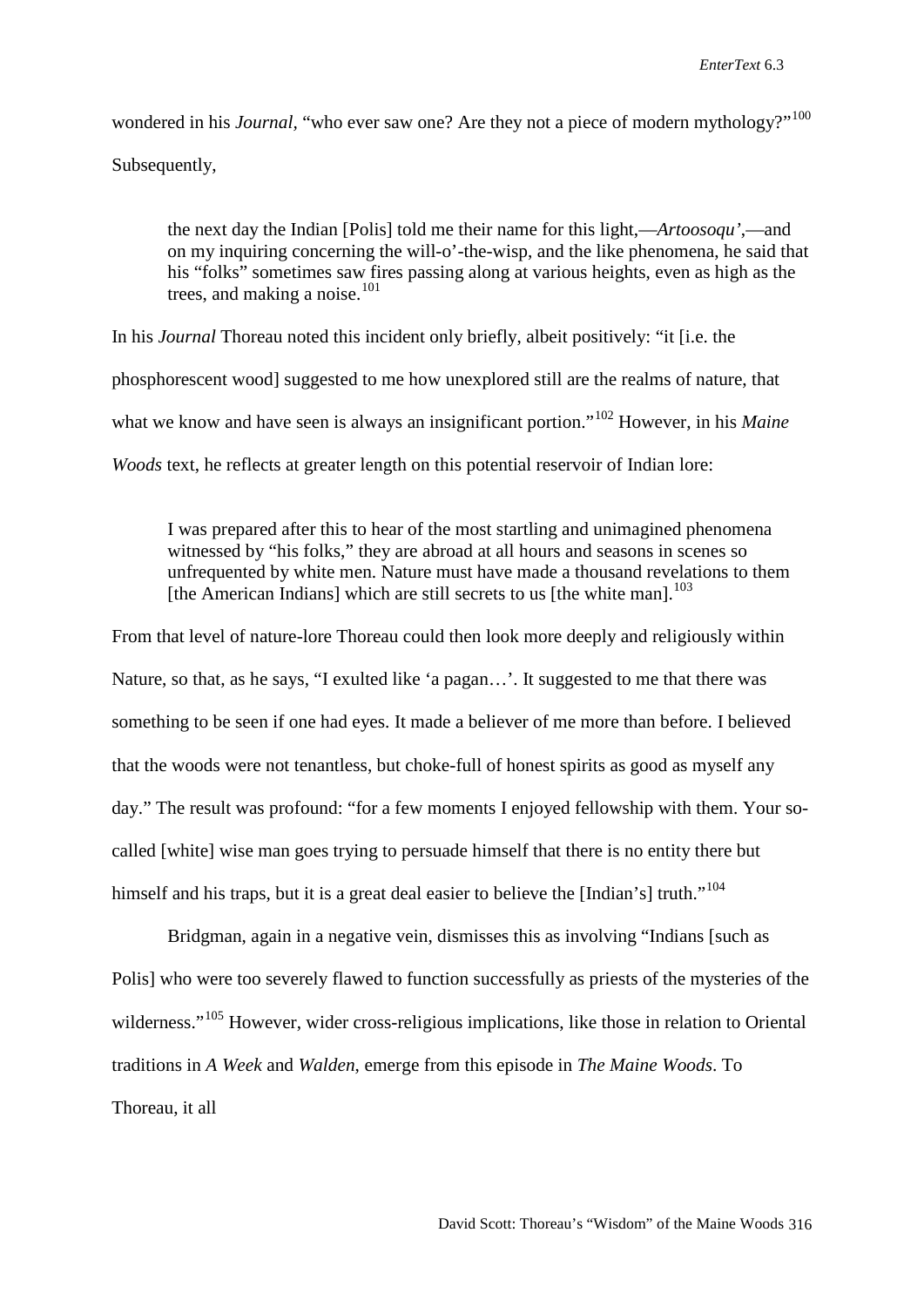suggested, too, that the same experience always gives birth to the same sort of belief or religion. One revelation has been made to the [American] Indian, another to the white man. I have much to learn of the Indian, nothing of the missionary. I am not sure but all that would tempt me to teach the Indian my religion would be his promise to teach me *his*. [106](#page-21-0)

The irony, however, was that Western civilisation was already undermining traditional Indian religion through Christian missionary conversions, Polis telling Thoreau how "he went to church at Oldtown when he was at home; in short, he did as he had been taught by the whites."<sup>[107](#page-21-45)</sup> Thus, in a further irony, Thoreau's subsequent description of Indian religion is of the Christian Sunday observances in the woods by these Indian converts.<sup>[108](#page-21-1)</sup>

In fact, American Indian religion—its cosmology and mythology—is never really discussed directly in *The Maine Woods*. Instead, there is continuing observation of Indian customs and language: "I asked him how he guided himself in the woods. 'O,' said he, 'I can tell good many ways."<sup>[109](#page-21-2)</sup> Thoreau's interpretation of this is intriguing:

it appeared as if the sources of information were so various that he did not give a distinct, conscious attention to any one, and so could not readily refer to any when questioned about it, but he found his way very much as an animal does. Perhaps what is commonly called instinct in the animal, in this case is merely a sharpened and educated sense.<sup>[110](#page-21-3)</sup>

Western assumptions over "knowledge, all labelled and arranged" were challenged by intuitive Indian modes where "often, when an Indian says, 'I don't know,' in regard to the route he is to take… his Indian instinct may tell him still as much as the most confident white man knows. He… relies on himself at the moment."<sup>[111](#page-21-4)</sup> Meanwhile, Indian lore showed itself also in the healing field: "our Indian [Polis] said that he was a doctor, and could tell me some medicinal use for every plant I could show him. I immediately tried him. He said that the inner bark of the aspen (*Populus tremuloides*) was good for sore eyes; and so with various other plants, proving himself as good as his word."<sup>[112](#page-21-5)</sup>

However, the impact of the Western world was already damaging such reservoirs of Indian wisdom since "according to his [Polis'] account, he had acquired such knowledge in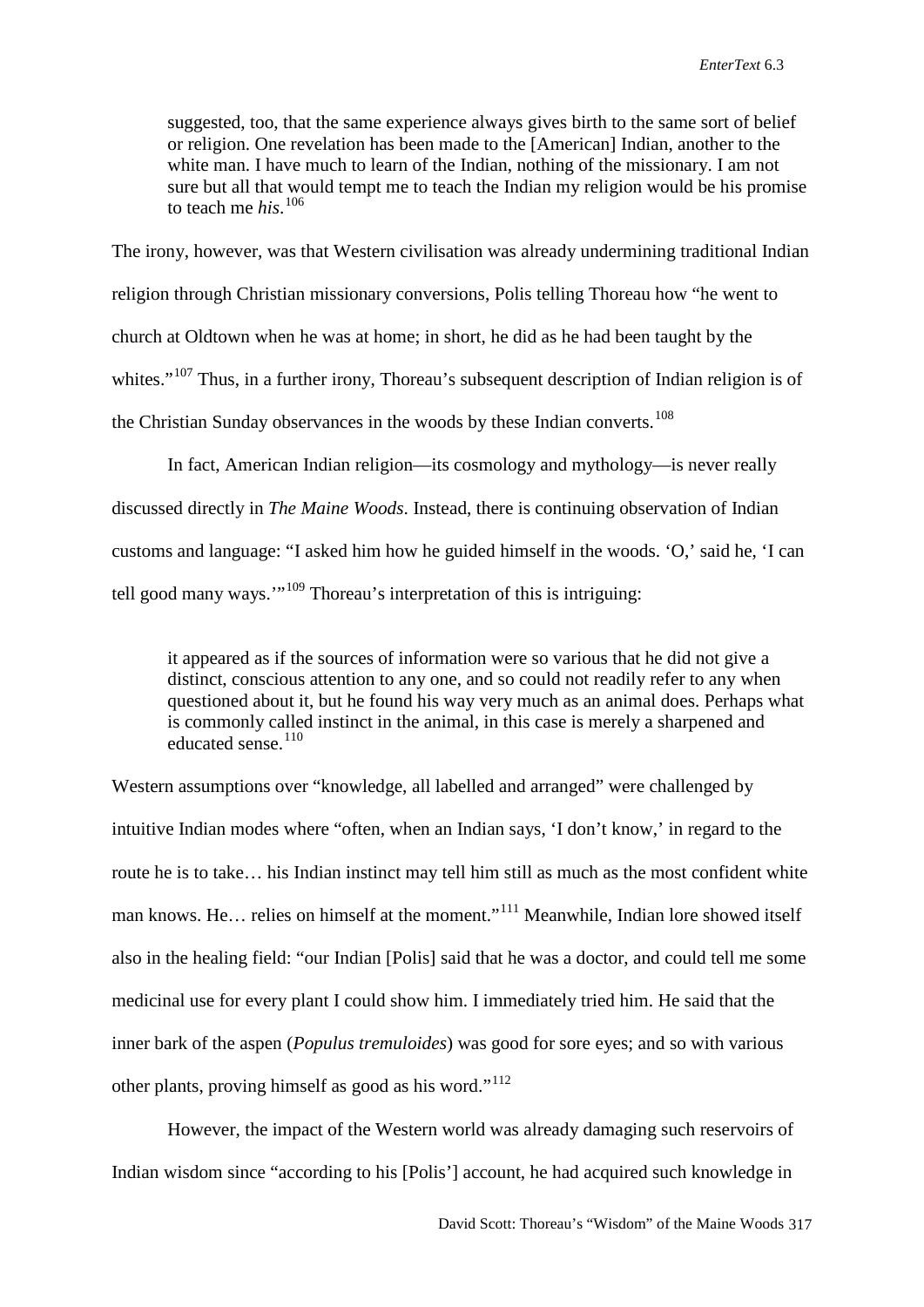his youth from a wise old Indian with whom he associated, and he lamented that the present generation of Indians 'had lost a great deal.'"<sup>[113](#page-21-6)</sup> But at the same time, Polis was himself involved in the outer "white world" of land negotiations in Maine and visits to Washington.<sup>[114](#page-21-55)</sup> American domestic politics, though, were rather grubby and mundane for Thoreau and environmentally unsound. Thus, he reflects that,

the Anglo-American can indeed cut down, and grub up all this waving forest, and make a stump speech, and vote for Buchanan on its ruins, but he cannot converse with the spirit of the tree he fells, he cannot read the poetry and mythology which retire as he advances; [as] he ignorantly erases [American Indian] mythological tablets in order to print his handbills and town-meeting warrants on them… he cuts it down, coins a *pine-tree* shilling, (as if to signify the pine's value to him,) puts up a *dee*strict school-house, and introduces Webster's spelling-book.<sup>[115](#page-21-7)</sup>

Unfortunately, to Thoreau, civilisation change was already affecting these Maine

reaches:

things are quite changed since I was here eleven years ago. Where there were but one or two houses, I now found quite a village, with saw-mills and a store… and there was a stage-road to Mattawamkeag, and the rumor of a stage. Indeed, a steamer had ascended thus far once, when the water was very high. $116$ 

Ironically then, although Thoreau had left Western civilisation to engage with primeval nature in the Maine Woods, those same woods were already being reduced, during the period of his travels between 1846 and 1857. The growing challenge of American urban and industrial growth reflected a "Machine Age" loathed by Thoreau, which was simultaneously far away but also worryingly near, for the Maine Woods he was visiting.<sup>[117](#page-21-46)</sup>

## **Conclusion**

A final question to pose is what Thoreau actually derived from his external and internal

explorations in the Maine Woods—what were the "lessons of the forest?"<sup>[118](#page-21-47)</sup> Lynch considers

that Thoreau, though reaching out, was still limited in the extent to which he was able fully to

appropriate Polis' holistic Indian wisdom.<sup>[119](#page-21-10)</sup> Bridgman gives a negative profiling of their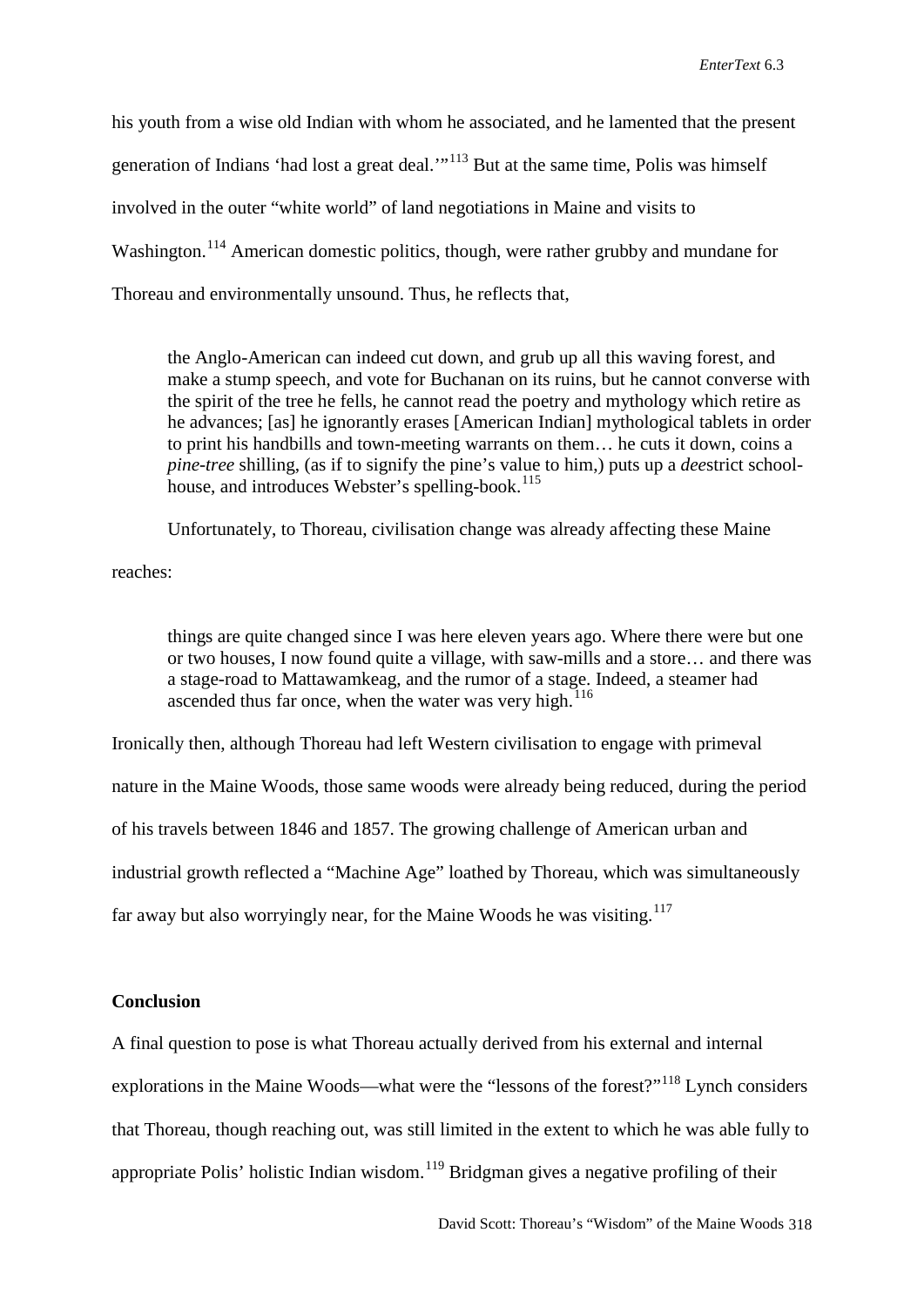relationship.<sup>[120](#page-21-48)</sup> However, the immediate aftermath of Thoreau's final trip to the Maine Woods with Polis, saw two letters, in August 1857, both praising Polis. Marston Watson was told that of him as "the chief man of the Penobscot tribe of Indians" from whom Thoreau had "learned a great deal."[121](#page-21-49) These sentiments were elaborated further the next day in a letter to Blake, in which Thoreau wrote:

having extended my range, I have made a short excursion into the new world which the Indian dwells in, or is. He begins where we leave off. It is worth the while to explore new faculties in man—he is so much the more divine… it increases my own capacity, as well as faith, to observe it. $122$ 

His *Journal* similarly noted that "the Indian stood nearer to wild nature than we…. It was a new light when my guide [Polis] gave me Indian names for things for which I had only scientific ones before. In proportion as I understood the language, I saw them from a new point of view… a life within a life… as it were threading the woods between our towns still." $^{123}$  $^{123}$  $^{123}$ 

Thoreau's Oriental explorations are well known, as noted at the start of this article. Yet, his explorations into Nature through the American Indian gateway deserve their own acknowledgment. Indeed, on the day of his father's death, 3 February 1859, Thoreau could still note that though

some have spoken slightingly of the Indians… we wish to know particularly what manner of men they were, how they lived here, their relation to nature, their arts and their customs, their fancies and superstitions… they wandered in these woods, and they had their fancies and beliefs connected with the sea and the forest, which concern us quite as much as the fables of Oriental nations do.<sup>[124](#page-21-13)</sup>

If *A Week* and *Walden* saw Thoreau exploring the wisdom of the Orient, then *The Maine Woods* bears witness to Thoreau's turning towards the wisdom of the American Indian—with both trails pointing to the deeper inner Self and Nature.

Nature itself, for Thoreau had become a symbol for the individual's life, within which

his own experiences and reflections in *The Maine Woods* were an important frame of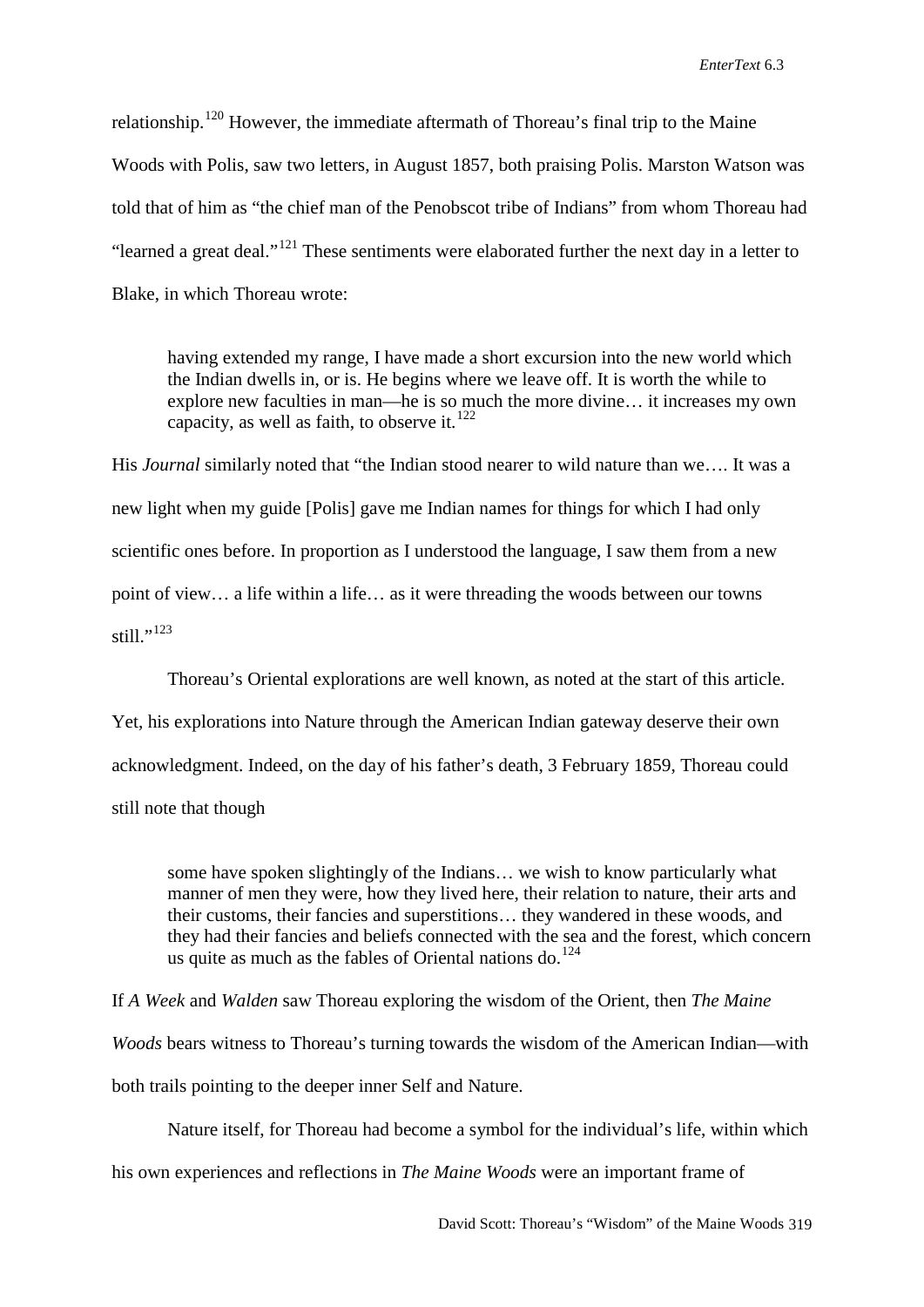reference and inspiration. Channing, his friend, considered in 1875 that "his love of wildness was real," for "held the Indian's creed, and believed in the essential worth and integrity of the plant and animal. This was religion to him."[125](#page-21-14) Similarly, Burroughs had thought in 1882 that "Thoreau was, probably, the wildest civilized man this country has produced, adding to the shyness of the hermit and woodsman the wildness of the poet, and to the wildness of the poet the greater ferity and elusiveness of the mystic."<sup>[126](#page-21-15)</sup> Thoreau's religious spirituality has been well re-emphasised by Hodder, but his focus is "three primary documents of his collected writings—*A Week on the Concord and Merrimack Rivers*, *Walden*, and the journal."[127](#page-21-16) The value of *The Maine Woods* is that it brings out further depths and dimensions within Thoreau's spirituality, revealing him to be something of a "mystic, prophet, ecologist" who regards spirituality as expressed through Nature, and thereby anticipates the "deep ecology" movement of recent times.[128](#page-21-56) Thus, *Ktaadn* reveals an essentially religious side of Nature in its elemental *numinous* majesty, whilst for Thoreau a key to that primordial numinous realm emerges in *Chesuncook* and *Allegash & East Branch* as being through, but ultimately beyond, the American Indian, i.e. the "beautiful but mystic lore of the wilderness" in Thoreau's "wisdom" of the Maine Woods.<sup>[129](#page-21-17)</sup>

-

<sup>&</sup>lt;sup>1</sup> E.g. Sharon Cameron, *Writing Nature: Henry Thoreau's Journal* (New York: Oxford University Press, 1985)<br><sup>2</sup> Parker Huber, *The Wildest Country: a Guide to Thoreau's Maine* (Boston: Appalachian Mountain Club, 1981); Lawrence Buell, *The Environmental Imagination: Thoreau, Nature Writing, and the Formation of American Culture* (Cambridge, MA: Harvard University Press, 1995), 115.<br><sup>3</sup> James McIntosh, *Thoreau as Romantic Naturalist: His Shifting Stance Toward Nature* (Ithaca: Cornell

University Press, 1974); Henry Thoreau, "Natural History of Massachusetts" (*The Dial*, July 1842, 19-40), 36.<br><sup>4</sup> William Rossi, "Thoreau's Transcendental Ecocentrism" in Richard Schneider, ed., *Thoreau's Sense of Place:* 

<sup>&</sup>lt;sup>5</sup> Thoreau, *Journal* (6 vols., Princeton: Princeton University Press, 1981-2000), 5.469 (5 March 1853).<br><sup>6</sup> Ralph Emerson, "Thoreau" (*The Atlantic Monthly*, 10 August 1862, 239-49), 245.<br><sup>7</sup> William Channing, *Thoreau* 

<sup>1902).&</sup>lt;br><sup>8</sup> Bradford Torrev. 'Thoreau's Attitude to Nature'' (*The Atlantic Monthly*, November 1899, 706-10), 706.

<sup>&</sup>lt;sup>9</sup> Arthur Versluis, *American Transcendentalism and Asian Religions* (New York: Oxford University Press, 1993), 79-99: "Thoreau Sauntering Eastward."

 $10$  David Scott, "Re-Walking Thoreau and Asia: 'Light From the East' for 'A Very Yankee Sort of Oriental,'" (*East-West Philosophy,* 57.1, 2007), 14-39. "Light from the East"—*Ex Oriente Lux*—is Thoreau's own phrase, used in his *Week* and *Walking* essays, as well as in his *Journal*. "A very Yankee sort of Oriental" was a phrase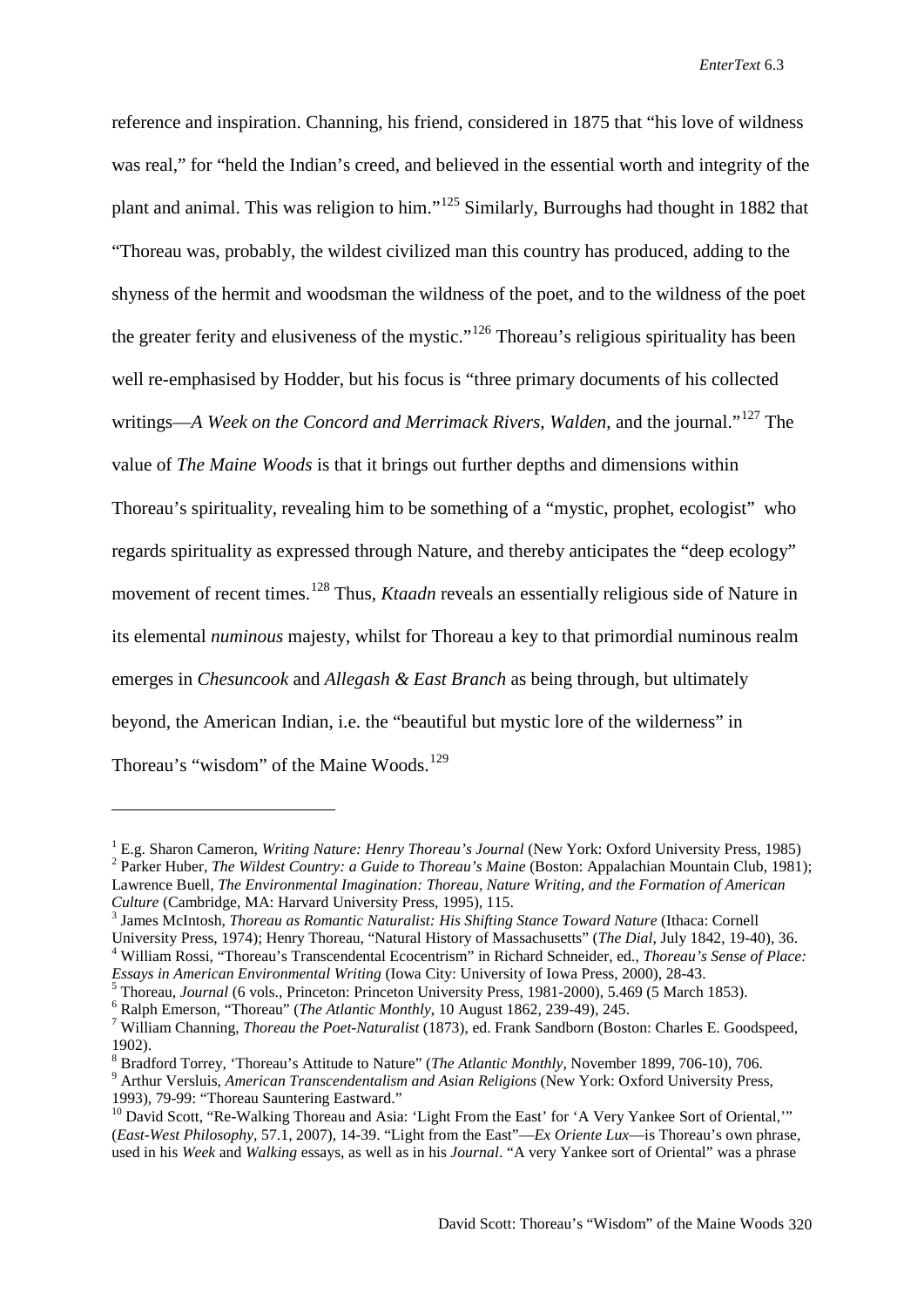in Robert Louis Stevenson's "Henry David Thoreau: His Character and Opinions" (*Cornhill Magazine*, June

<sup>11</sup> Alan Hodder, *Thoreau's Ecstatic Witness* (New Haven: Yale University Press, 2001).<br><sup>12</sup> David Robinson, *Natural Life: Thoreau's Worldly Transcendentalism* (Ithaca: Cornell University Press, 2004), 108.

<sup>13</sup> Joseph Moldenhauer, "The Maine Woods" in Joel Myerson, ed., *The Cambridge Companion to Henry David Thoreau* (Cambridge: Cambridge University Press, 1995, 124-41), 138; George Cornell, "Native American and Environmental Thought: Thoreau and the Transcendentalists" (Akwe: kon Journal 9.3, 1992), 4-13.

<sup>14</sup> Robert Sayre, *Thoreau and the American Indian* (Princeton: Princeton University Press, 1977), 163.<br><sup>15</sup> Thoreau, *A Week on the Concord and Merrimack Rivers* (Princeton: Princeton University Press, 1980), 382-3;<br>Tho

<sup>16</sup> Thoreau, *The Maine Woods* (Princeton: Princeton University Press, 1972), 56-7, 33.<br><sup>17</sup> Robinson, *Natural Life*, 44. Thoreau considered the summit as "a place gods might wander."<br><sup>18</sup> Thoreau, *The Maine Woods*, 65

-

<sup>20</sup> Robinson, *Natural Life*, 130.<br><sup>21</sup> Robert Abrahms, "Image, Object, and Perception in Thoreau's Landscapes: the Development of Anti-Geography" (Nineteenth-Century Literature, 46.2, 1991), 245-62.<br>
<sup>22</sup> Thoreau, *The Maine Woods*, 63-4.<br>
<sup>23</sup> Ibid., 64.<br>
<sup>24</sup> Victor Friesen, "Seeing Beyond Nature: Thoreau's Nature as Incessant Miracle," Symposium on Sci

*Spirituality and the Environment*, Ontario: Brock University, 21-3 1999,

>http://eserver.org/thoreau/beyond.html>.<br><sup>25</sup> Thoreau, *The Maine Woods*, 70.

<sup>26</sup> Walter Harding and Michael Meyer, *The New Thoreau Handbook* (New York: New York University Press, 1980), 126; John Blair and Augustus Trowbridge, "Thoreau on Katahdin" (*American Quarterly*, 12.4,1960, 508-

<sub>27</sub>, 1911; Dark Thoreau, *Dark Thoreau* (Lincoln: University of Nebraska Press, 1982), 202.<br><sup>27</sup> Ronald Hoag, "The Mark on the Wilderness: Thoreau's Contact with Ktaadn" (*Texas Studies in Literature and Language*, 24, 19

<sup>28</sup> Mircea Eliade, *Patterns in Comparative Religion* (London: Sheed and Ward, 1958), 99.<br><sup>29</sup> Ibid., 101.

<sup>30</sup> Robinson, *Natural Life*, 140.<br><sup>31</sup> 'A Parish Priest,' "Henry D. Thoreau" (*Church Monthly*, 7 October 1864), 228-37; rep. Joel Myerson, ed., *Emerson and Thoreau: The Contemporary Reviews* (Cambridge: Cambridge University Press, 1992, 431-6), 433.<br><sup>32</sup> Thoreau, *The Maine Woods*, 70.

<span id="page-19-0"></span>

<span id="page-19-1"></span>

<sup>33</sup> Blair and Trowbridge, "Thoreau on Katahdin," 514, 515.<br><sup>34</sup> Thoreau, *The Maine Woods*, 70-1.<br><sup>35</sup> Ibid., 71.<br><sup>36</sup> Bradley Dean, "Introduction," in Thoreau, *Wild Fruits* (New York: W. Norton, 2000), ix-xvii, xv.<br><sup>37</sup> "Believing in Nature: Wilderness and Wildness in Thoreauvian Science" in Schneider, ed., *Thoreau's Sense of Place,* 15-27.<br><sup>38</sup> Lewis Leary, "Beyond the Brink of Fear" (*Studies in the Literary Imagination* 7, 1974), 67-76; Jonathan.

<span id="page-19-2"></span>Fairbanks, "Thoreau: Speaker for Wilderness" (*South Atlantic Quarterly* 70, 1971), 487-506.<br><sup>39</sup> The essay was constantly reworked and modified over many years.

<span id="page-19-5"></span>

<span id="page-19-6"></span>

<span id="page-19-4"></span><span id="page-19-3"></span><sup>40</sup> Thoreau, "Walking" (*The Atlantic Monthly*, 9 June 1862, 657-74), 657.<br><sup>41</sup> Sayre, *Thoreau and the American Indian*, 165-6.<br><sup>42</sup> Bridgman, *Dark Thoreau*, 223.<br><sup>43</sup> Thoreau, *The Correspondence of Henry David Thorea* University Press, 1958), 187 (24 October 1847).

<span id="page-19-7"></span><sup>44</sup> Thoreau, *Journal*, 3.185 (9 February 1851).<br><sup>45</sup> Ibid., 5.148 (25 June 1852).<br><sup>46</sup> Thoreau, *The Maine Woods*, 151.<br><sup>47</sup> Thoreau, *Correspondence*, 424 (21 May 1856).<br><sup>48</sup> Ibid., 491.

 $^{49}$  Ibid., 491-2 (18 August 1856).<br><sup>50</sup> Ibid., 498.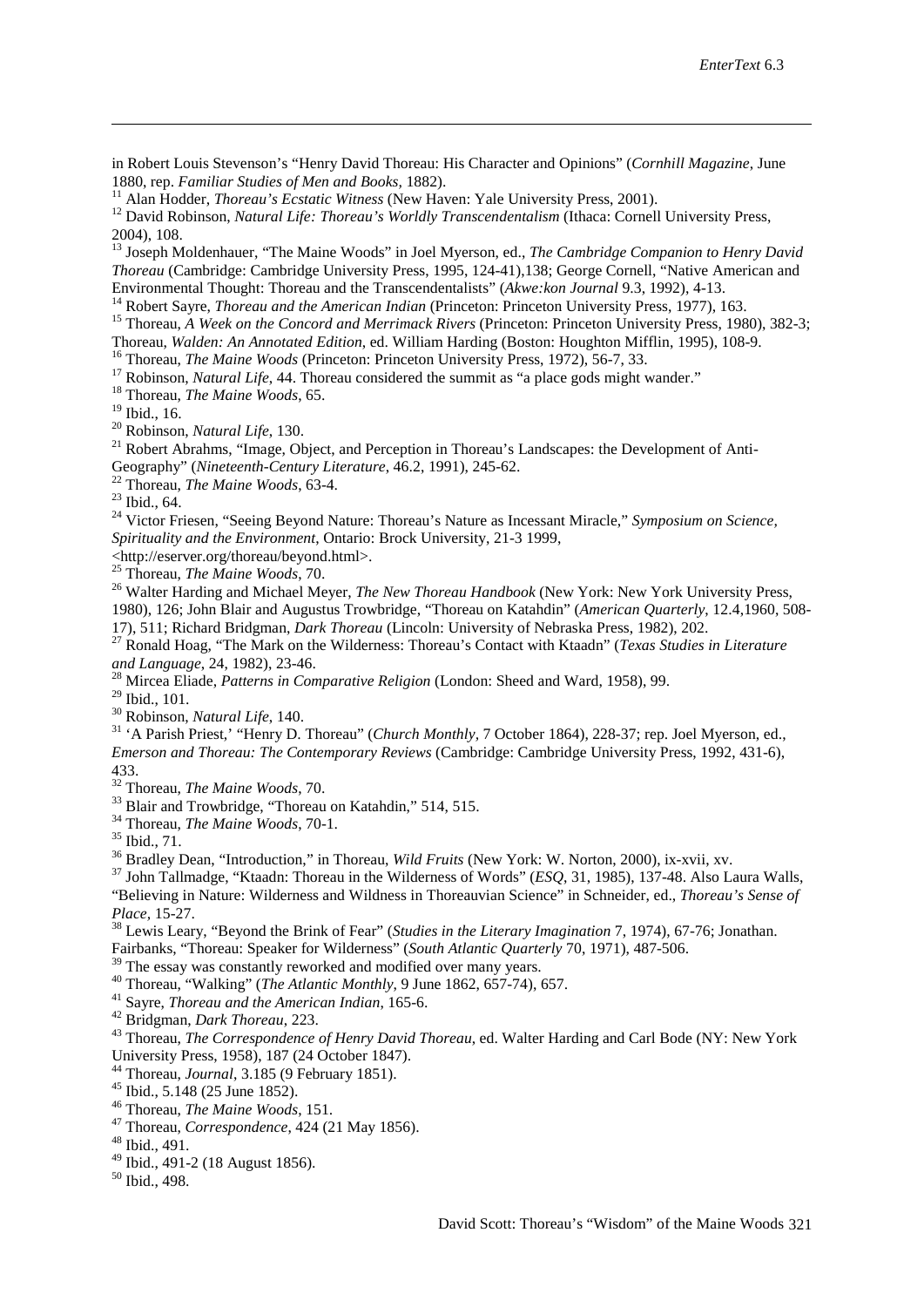<sup>51</sup> Thoreau, *Journal*, 4.54 (7 September 1851).<br><sup>52</sup> Ibid., 3.186 (9 February 1851).<br><sup>53</sup> Thoreau, *The Maine Woods*, 86.<br><sup>54</sup> Ibid., 103.<br><sup>55</sup> Ibid., 103.<br><sup>55</sup> Ibid., 95.<br><sup>58</sup> Ibid., 7.<br><sup>58</sup> Ibid., 7.<br><sup>59</sup> Ibid., 78.

- 
- <span id="page-20-2"></span>
- <span id="page-20-3"></span>
- 

-

- <span id="page-20-4"></span>
- 
- 
- 
- 
- 
- 
- 
- 
- 
- 

<span id="page-20-5"></span><sup>60</sup> Bridgman, *Dark Thoreau*, 224.<br>
<sup>61</sup> Thoreau, *Journal*, 1.304 (26 April 1843).<br>
<sup>62</sup> Ibid., 2.230 ('1843').<br>
<sup>63</sup> Thoreau, *The Maine Woods*, 97, also 140.<br>
<sup>64</sup> Ibid., 112.<br>
<sup>66</sup> Ibid., 120.<br>
<sup>67</sup> Thomas Altherr, " (American Literature 56.3, 1984), 345-61.<br>
<sup>68</sup> Thoreau, *The Maine Woods*, 119.<br>
<sup>69</sup> Bridgman, *Dark Thoreau*, 221; Thoreau, *The Maine Woods*, 119.<br>
<sup>70</sup> Thoreau, *The Maine Woods*, 107.<br>
<sup>71</sup> Ibid., 108-9.<br>
<sup>72</sup> Ibid.,

- 
- 
- 
- 
- 
- 
- 
- 
- 
- 
- 
- 

73, 1951), 291-6; Daniel Botkin, *No Man's Garden: Thoreau and a New Vision for Civilization and Nature*

(Washington: Island Press, 2001); Lance Newman, *Our Common Dwelling: Henry Thoreau,* 

<sup>81</sup> Thoreau, *The Maine Woods*, 153.<br><sup>82</sup> Ibid., 154.<br><sup>83</sup> Ibid.<br><sup>84</sup> David Robinson, "Unchronicled Nations': Agrarian Purpose and Thoreau's Ecological Knowing" (*Nineteenth-century Literature*, 48.3, 1993), 326-40.<br><sup>85</sup> Thoreau, *The Maine Woods*, 155, 154.<br><sup>86</sup> Ibid., 155.<br><sup>87</sup> Ibid. 88 Ibid., 156. 89 Ibid.

- 
- <sup>90</sup> Richard Fleck, *Henry Thoreau and John Muir Among the Indians* (Hamden: Archon, 1985), 55.

<sup>91</sup> Buell, *The Environmental Imagination*, 529, also 478-9.

<sup>92</sup> Thoreau, *The Journal of Henry David Thoreau* (14 vols., Boston: Houghton Mifflin, 1906, rep. 1949), 8.221 (23 March 1856).

<sup>93</sup> Bridgman, *Dark Thoreau*, 237.

<sup>94</sup> Philip Gura, "Thoreau's Maine Woods Indians: More Representative Men" (*American Literature* 49.3, 1977, 366-84), 377-82.

<span id="page-20-0"></span><sup>95</sup> Frank Sanborn, "The Emerson-Thoreau Correspondence: Emerson In Europe" (*The Atlantic Monthly*, June 1892, 736-53,753), being Sanborn's personal recollection of the funeral oratory. The officially "published" oration does not have this, but does note that "in his last visit to Maine he [Thoreau] had great satisfaction from Joseph Polis," Emerson, "Thoreau," 246.

<span id="page-20-1"></span><sup>96</sup> D. Murray, "Thoreau's Indians and his developing art of characterization" (*ESQ*, 21, 1975), 222-9; Sayre, *Thoreau and the American Indian*, 172. Also Sayre, "'We Called Him Polis:' Charles Bird Kings Joseph Porous and Thoreau's *Maine Woods* Guide" (*Thoreau Journal Quarterly*, 13.3-4, 1981), 10-14.